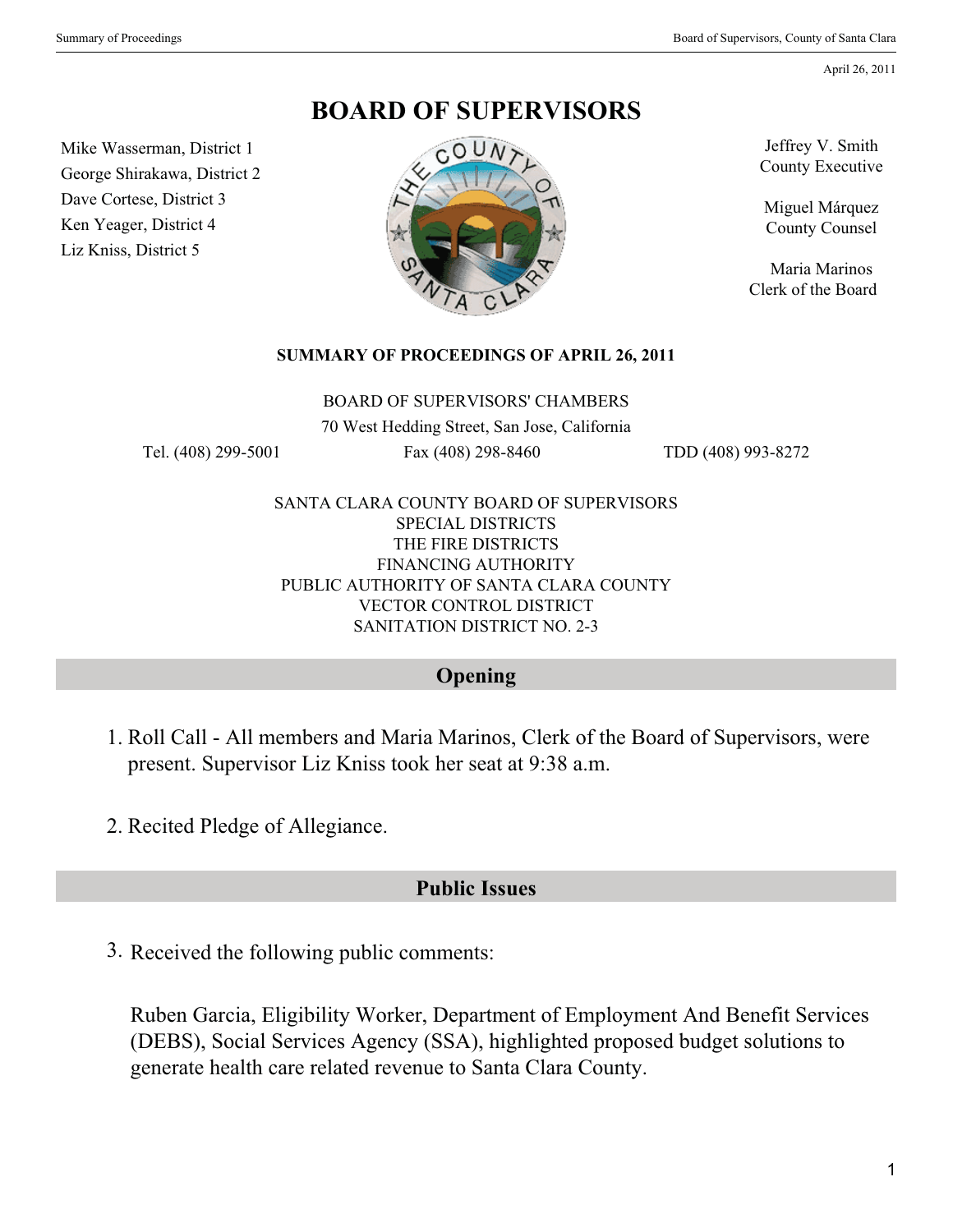Susan Beach, Communications Dispatcher, County Communications, Office of the County Executive, and Brian O'neill, Political Chairperson, Service Employees' International Union (SEIU), Local 521, expressed concern regarding health care reform and vacated management positions in the Santa Clara Valley Health and Hospital System (SCVHHS).

Bruce Thurman, Deputy Public Guardian Investigator, Department of Adult And Aging Services (DAAS), SSA, spoke in support of an alternate plan for budget reductions to prevent layoffs and service reductions.

Mara Murphy, Estate Administrator, DAAS, SSA, spoke of the importance of estate administrators roles in preventing elder financial abuse.

Susan Fowle, Deputy Public Guardian Investigator, DAAS, SSA, spoke of the importance of public guardians and noted services provided to seniors and disabled adults.

Don Phillips, Librarian, County Library, stated that County employees provide critical services to the community and spoke of the importance of employee input to develop a balanced budget plan.

Jason Gorman and Raul Vasquez, Gardeners, Facilities and Fleet Department, and Zeb Feldman, Internal Organizer, SEIU, Local 521, provided suggestions regarding the abilities of County gardeners to provide landscape services throughout the County to reduce budget reductions and position eliminations.

Olga Burch, Public Health Nurse, SCVHHS, spoke in support of public health education and prevention programs and expressed concern regarding further budget reductions to the hospital system.

4. Approved consent calendar and changes to the Board of Supervisors' Agenda (Items with an asterisk  $[$ <sup>\*</sup> $]$  in front of the number were on the consent calendar and were voted on in one motion at the beginning of the meeting.)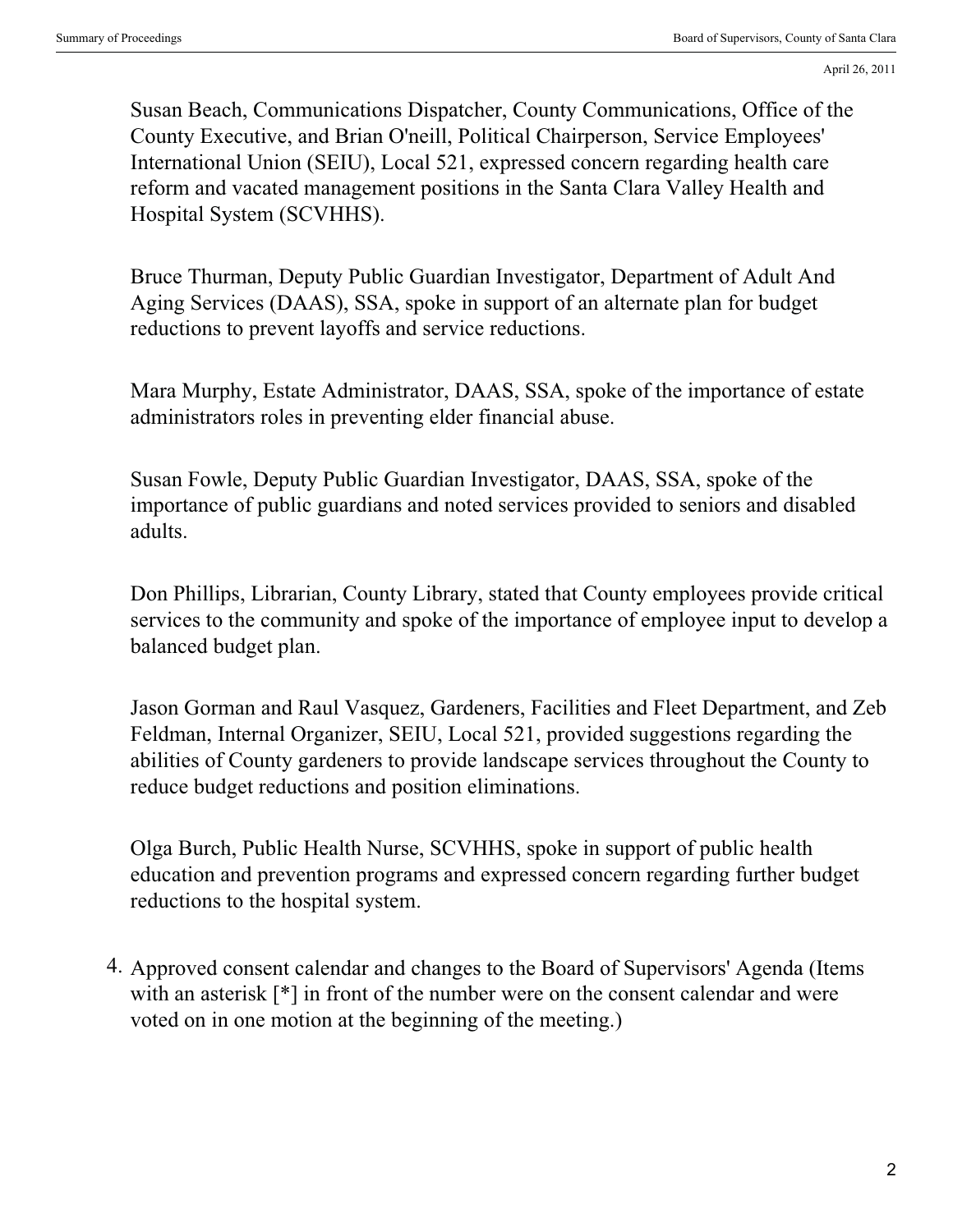April 26, 2011

### **Ceremonial Presentations**

- 5. Ceremonial Presentations. (See Item No. 52)
	- a. Presented Resolution No. 2011-239 proclaiming April 24, 2011 as "Santa Clara County Day of Remembrance of the Armenian Genocide of 1915-1923." (Cortese)
	- b. Presented Resolution No. 2011-245 proclaiming May 1, 2011 as "Workers and Immigrant Rights Day" in Santa Clara County. (Cortese)
	- c. Presented Resolution No. 2011-249 to the Silicon Valley Bicycle Coalition proclaiming May 2011 as "Bike to Work Month." (Yeager)
	- d. Presented Resolution No. 2011-250 commending American Medical Response for its work to organize the community to support Bryan Stow and his family in their time of need. (Yeager)

### **Sanitation District No. 2-3 - Time Certain - To Be Heard No Earlier Than 9:30 a.m.**

- 6. Convened hearing to consider Sewer Service Charges for County Sanitation District No. 2-3 to be collected on the County Tax Roll for Fiscal Year 2011-2012.
	- a. Opened public hearing and received no testimony.
	- b. Closed public hearing.
	- Adopted Ordinance No. 43 (final) amending Article VII, Sections 7.01 through c. 7.04, of the County Sanitation District No. 2-3 of Santa Clara County Operations Code relating to sewer service charges and authorizing the collection of charges on the tax roll.
		- **Vote:** Wasserman: Yes Shirakawa: Yes Cortese: Yes Yeager: Yes Kniss: Yes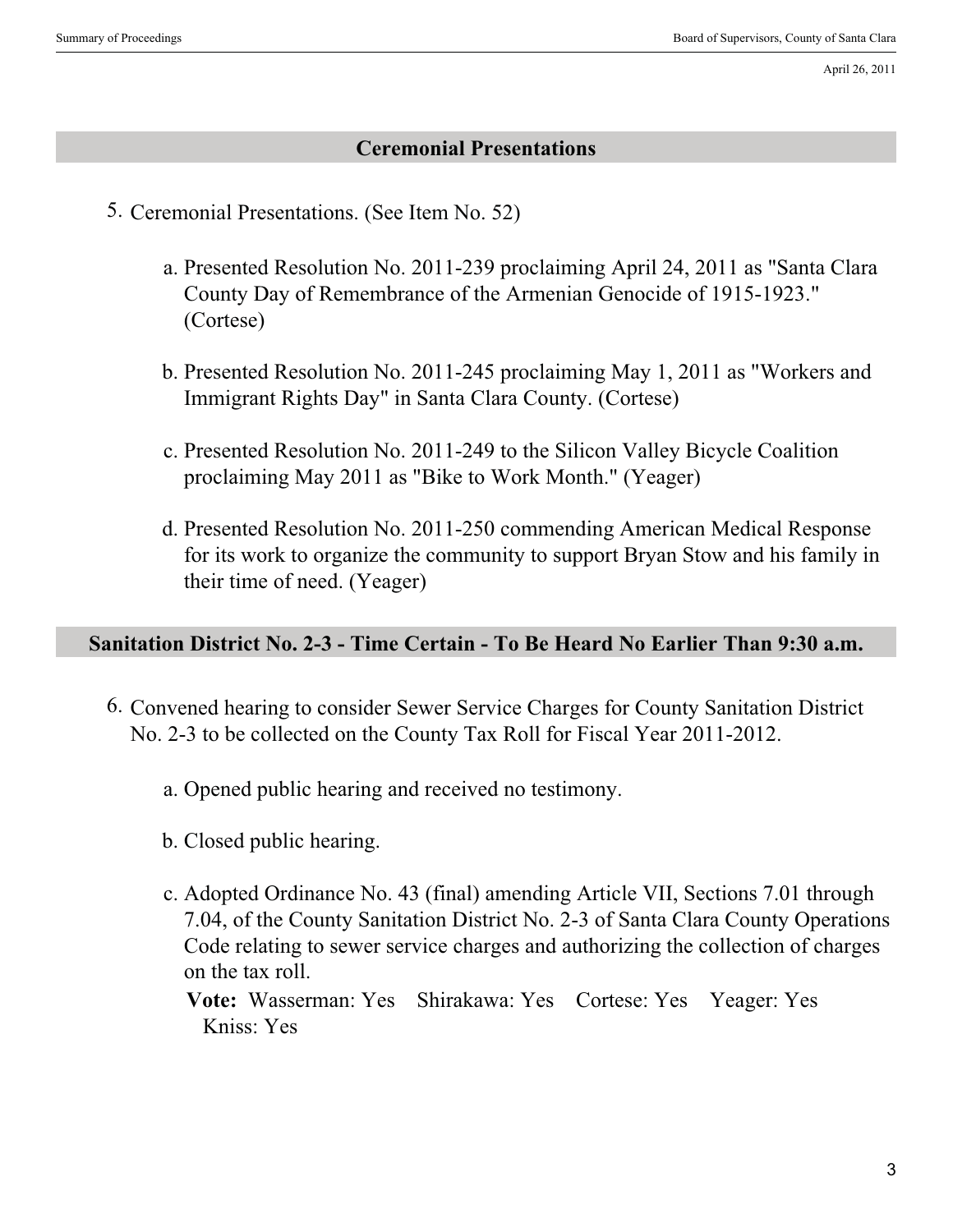#### **Time Certain - To Be Heard No Earlier Than 9:30 a.m.**

- 7. Convened hearing to consider recommendations relating to adoption of an Ordinance banning single-use carryout bags.
	- a. Opened public hearing and received testimony.

Five members of the public expressed agreement with the recommendations relating to banning single-use carryout bags.

President Cortese acknowledged receipt of a letter submitted on behalf of the American Chemistry Council's Progressive Bag Affiliates requesting an Environmental Impact Report to ensure compliance with the California Environmental Quality Act.

- b. Closed public hearing.
- c. Under advisement from April 13, 2010 (Item No. 53): Accepted report relating to single-use carryout bags.

(Supervisor Wasserman voted no.)

Adopted Resolution No. 2011-218 adopting a Negative Declaration and making d. related California Environmental Quality Act findings relating to adoption of an Ordinance banning single-use paper and plastic carryout bags in unincorporated Santa Clara County.

(Supervisor Wasserman voted no.)

Waived reading and adopted Ordinance No. NS-517.77 (preliminary) adding e. Chapter XVII to Division B11 of Title B of the Santa Clara County Ordinance Code relating to the prohibition of free distribution of single-use carryout bags at retail establishments within unincorporated Santa Clara County. **Vote:** Wasserman: No Shirakawa: Yes Cortese: Yes Yeager: Yes Kniss: Yes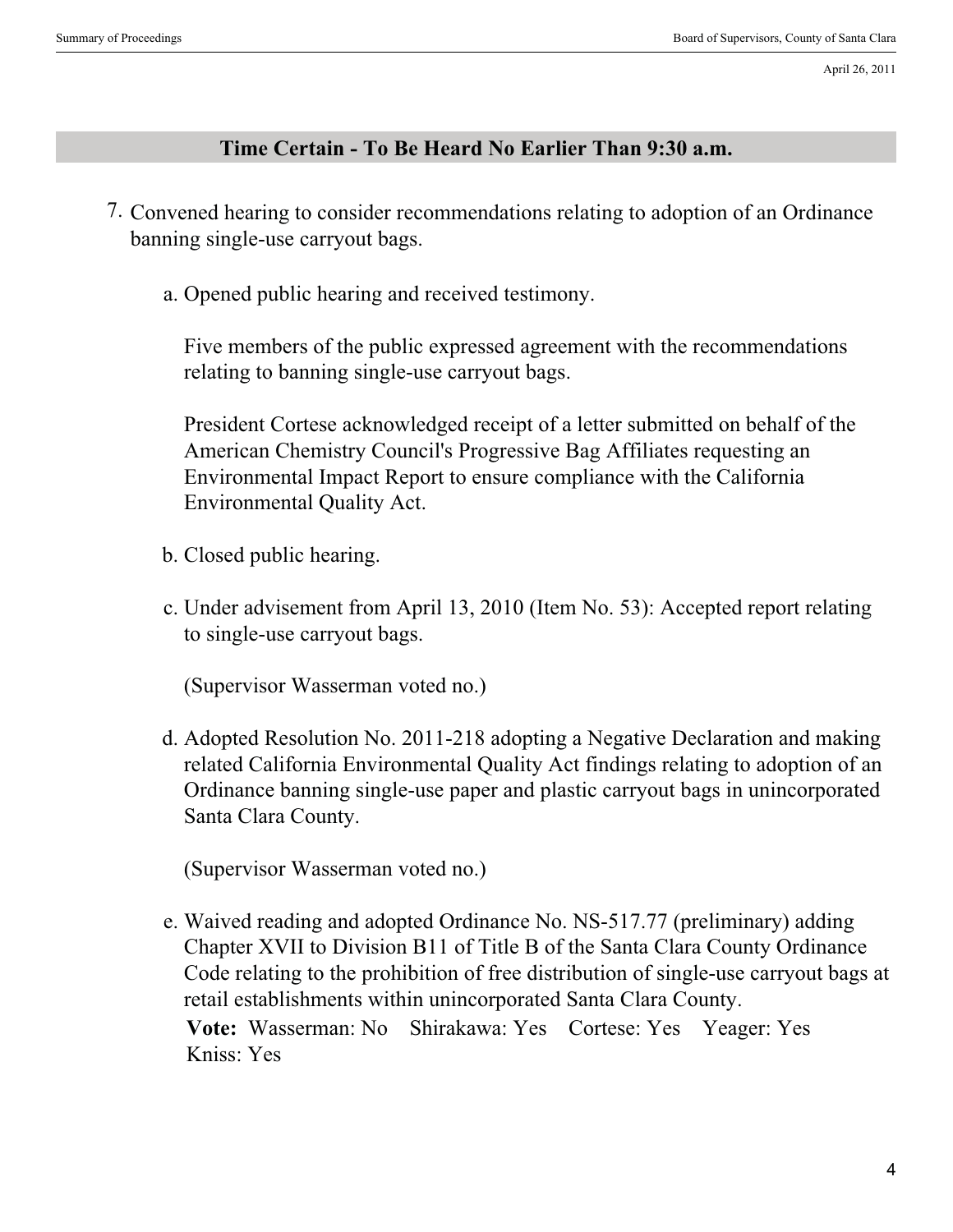April 26, 2011

**Referred to Administration at the request of Supervisor Yeager for report to the Housing, Land Use, and Environment Committee one year after adoption of Ordinance:** Establishment of a plan to ensure monitoring of compliance, including an analysis of reusable bag distribution and information relating to the quality of bags provided by affected retailers in the unincorporated area.

- 8. Considered recommendations relating to the Fiscal Year (FY) 2012 Action Plan for use of Community Development Block Grant (CDBG) and HOME Investment Partnership Act (HOME) funds.
	- a. Opened public hearing and received testimony.

Felix AuYeung, Senior Project Manager, EAH Housing, spoke of a collaboration between the City of Morgan Hill Redevelopment Agency and EAH Housing and noted an application for Mental Health Services Act (MHSA) funding.

- b. Closed public hearing.
- c. Approved proposed allocation of FY 2012 Department of Housing and Urban Development (HUD) funds received for the CDBG and HOME Programs.
- d. Approved proposed contract conditions and contingency plans for final HUD fund grant amounts, as recommended by the participating City Councils and the Housing and Community Development (HCD) Advisory Committee.
- Approved proposed allocation of HUD CDBG fund allocations for the Board's e. discretionary share, in the amount of \$130,616.
- f. Approved the draft FY 2012 Action Plan presented by the Office of Affordable Housing (OAH).
- Authorized the OAH to edit and make other necessary revisions to the draft FY g. 2012 Action Plan in order to finalize and submit a final FY 2012 Action Plan following public comment, and submit the final Action Plan to HUD by May 15, 2011.
- Authorized the County Executive, or designee, to execute necessary documents h. required by HUD to receive FY 2012 CDBG and HOME funds.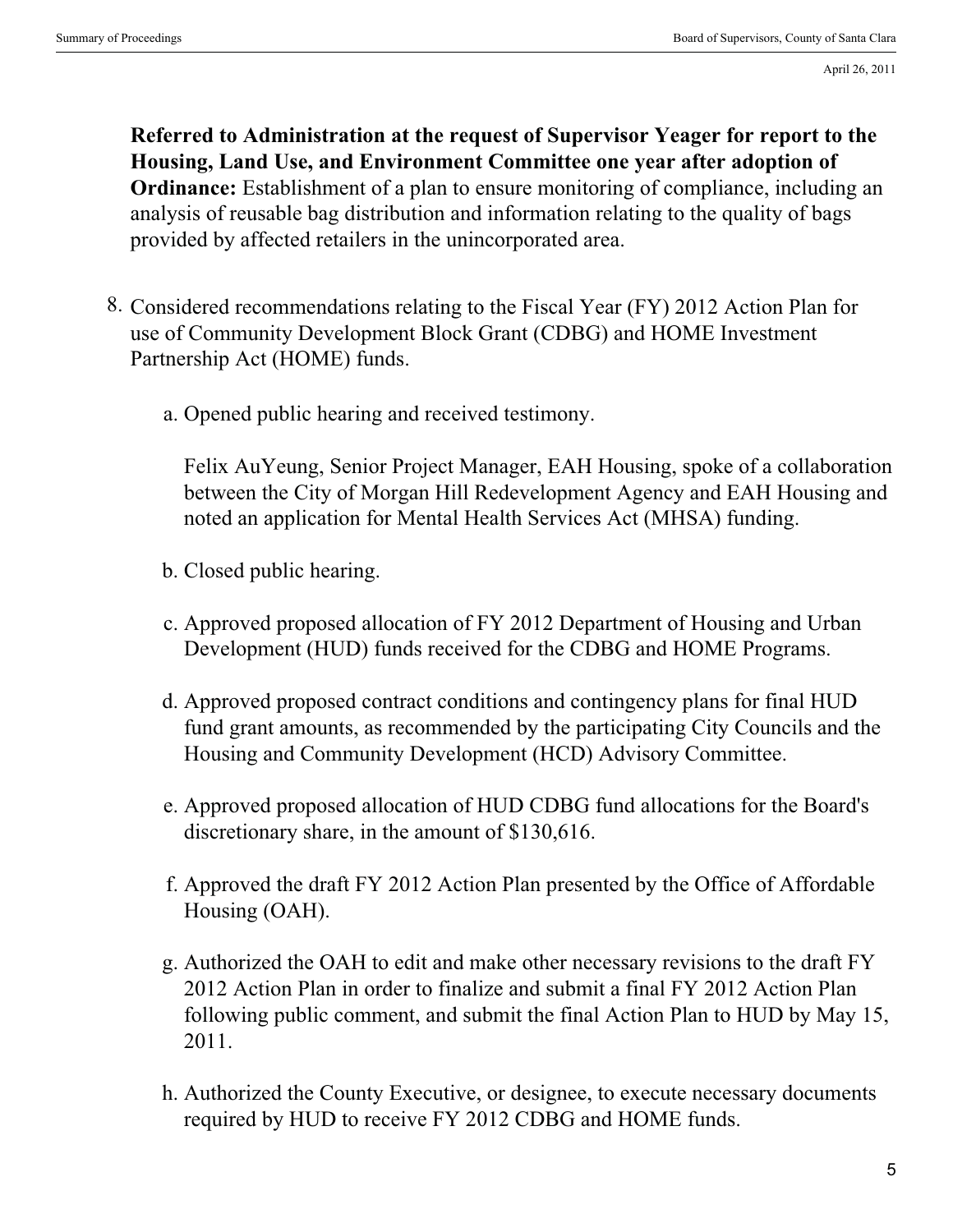- Authorized the OAH to prepare Agreements, Amendments, loan documents, and i. such other documents and instruments, necessary or appropriate in order to disburse CDBG and HOME funds consistent with Board approval of the FY 2012 expenditures as set forth in the FY 2012 Action Plan, including previously approved but not yet completed city projects; and, thereafter protect the County's interest and secure repayment of funds by the recipients of the CDBG and HOME funds, where appropriate, and enforce compliance with applicable project restrictions.
- Authorized the current Board President, or designee, to execute all documents so j. prepared by OAH, following approval by County Counsel as to form and legality.
- k. Authorized the Office of the County Executive, Office of Budget and Analysis, to increase revenues and expenditures appropriations in the OAH to reflect approved allocations in the FY 2012 Final Budget.

## **Time Certain - Land Use - To Be Heard No Earlier Than 9:30 a.m.**

- 9. Continued from April 5, 2011 (Item No. 7): Convened hearing to consider appeal of David Lawee and Lorna Borenstein from the decision of the Planning Commission to grant Design Review approval for property located at 19605 Redberry Drive, Los Gatos. Property of Lonny and Pat Oswalt. (File No. 6738-24-53-10DR-10APL) (Supervisorial District 5)
	- a. Opened public hearing and received testimony.

Lonny Oswalt, Design Review Applicant; Mark Fredkin, Attorney, Morgan, Franich, Fredkin, and Marsh; David Pruitt, Project Designer; Tran Oswalt, Attorney, MobileFrame; and, John Ransom, Lorene Lauritsen, and Eric Boyenga, concerned citizens, requested that the Board deny the appeal and grant Design Review approval for property located at 19605 Redberry Drive.

David Lawee, Design Review Appellant; Kirsten Powell, Attorney, Logan and Powell; and, Marti Cannizzaro, Wanda Kownacki, and James Schwabe, concerned citizens, requested that the Board grant the appeal and deny Design Review approval for property located at 19605 Redberry Drive.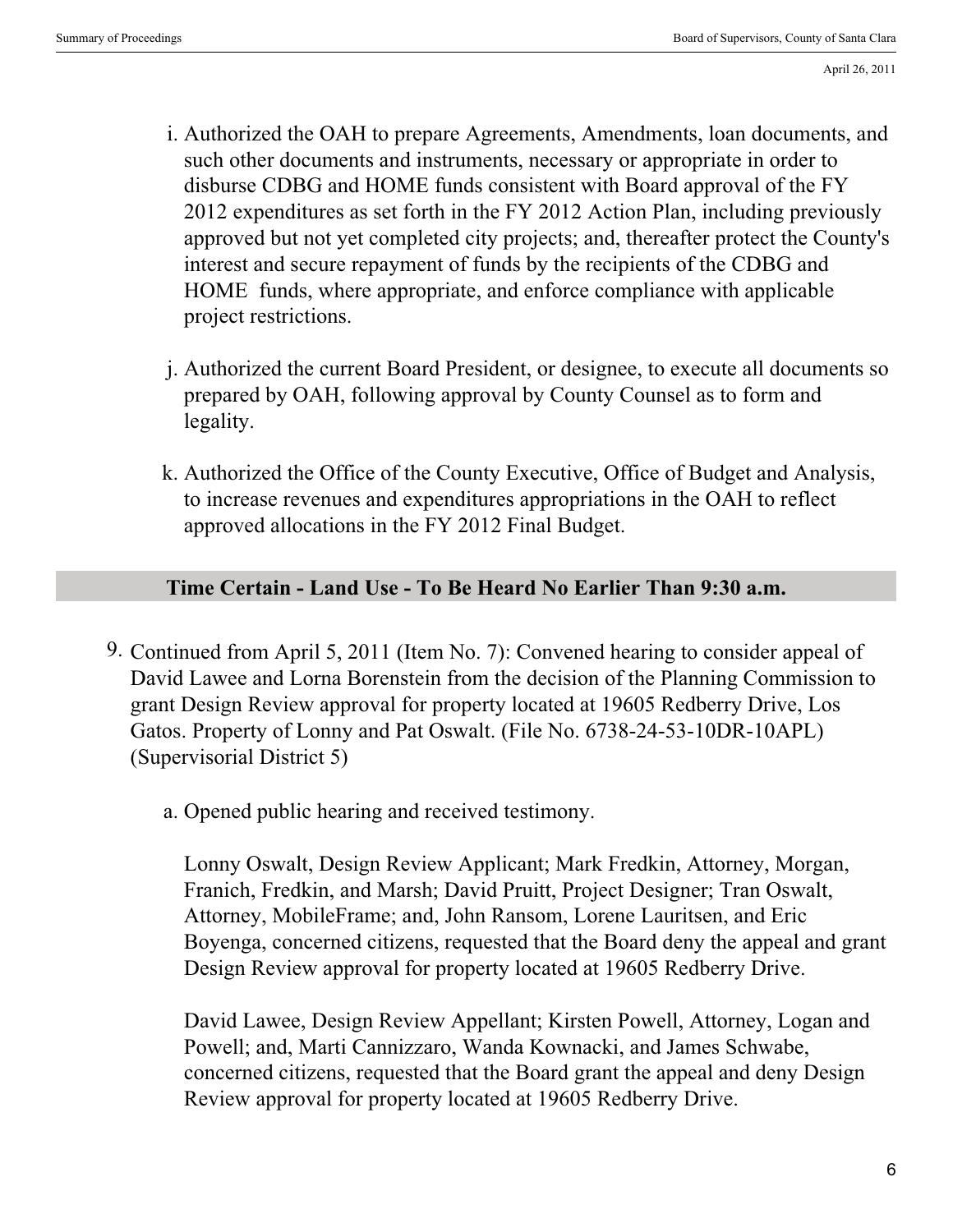Doug Aumack, concerned citizen, noted that the applicant has met all existing guidelines, commented regarding the negative impact that large houses have on the surrounding community, and requested that the Board consider additional neighborhood conformity requirements in the future.

Beverly Ledwith, concerned citizen, expressed appreciation to the applicant for advising neighbors regarding construction status, and commented that temporary construction noise is not a long term issue for residents in the area.

- b. Closed public hearing.
- c. Denied appeal and granted Design Review as conditioned on the final landscape plan, including sufficient screening between the homes, including at least 12 new 20-gallon trees, which is shown on the preliminary partial landscape plan, and referred to County Counsel for preparation of findings.

**Referred to Administration at the request of Supervisor Wasserman for report to the Board on date uncertain after the June 2011 Budget Hearing:** An analysis relating to amending the existing one-to-one tree replacement ratio, and a comparison of floor-area ratio requirements between the County and the City of Los Gatos.

10. **Continued to May 24, 2011 at request of Supervisor Wasserman**: Hearing to consider appeal of Tony and Tina DaSilva of the Code Enforcement Appeals Board decision to approve the Building Official's decision denying a request for Alternate Materials, Design and Methods for property located at 12130 New Avenue, San Martin (Assessor's Parcel No. 825-35-015). Property of Tony and Tina DaSilva.

Possible action:

- a. Open public hearing.
- b. Close public hearing.
- c. Declare intent to approve, disapprove, or modify the decision of the Code Enforcement Appeals Board and referred the matter to County Counsel for preparation of findings.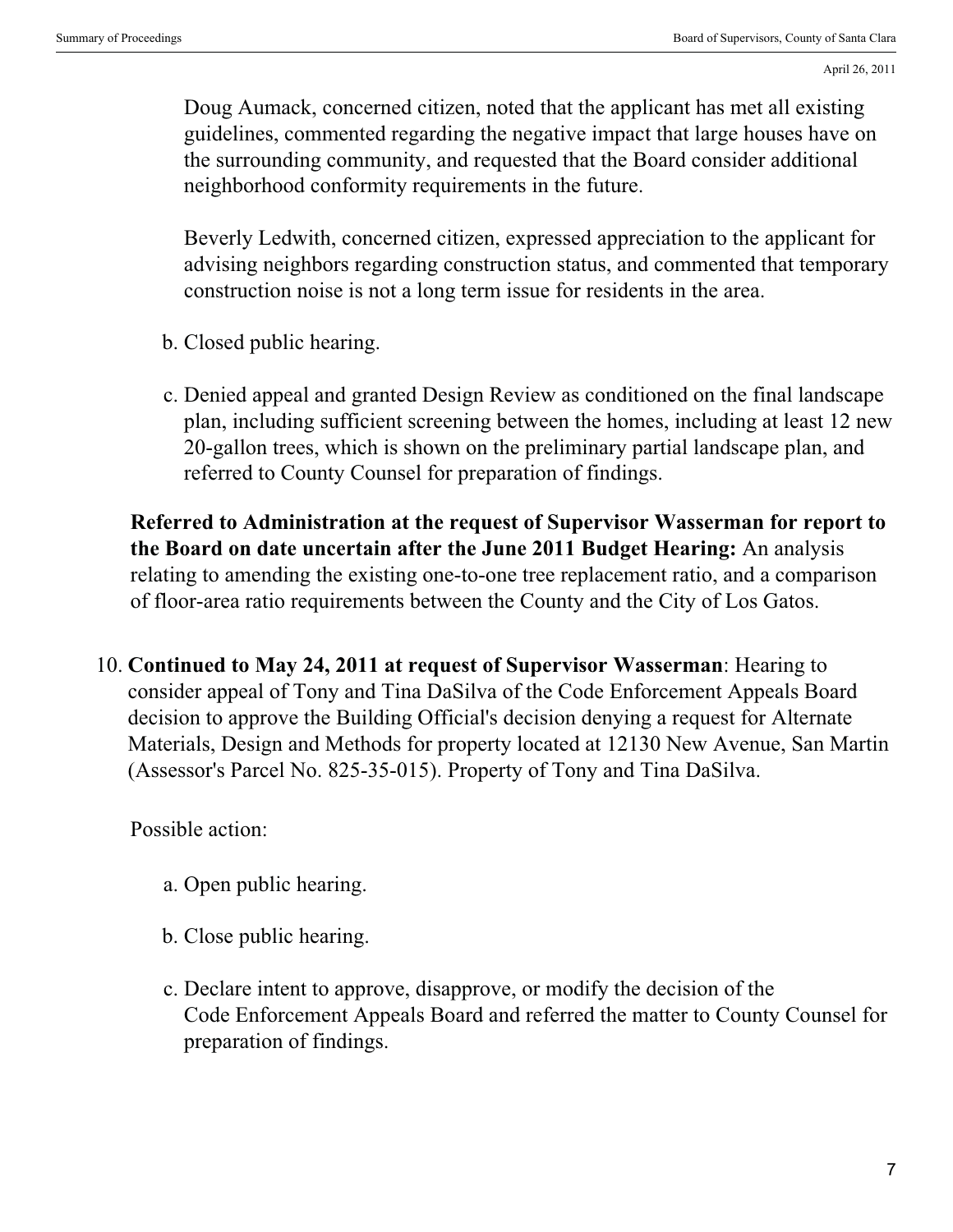- 11. Convened hearing to consider appeal of Larry Noon of the Code Enforcement Appeals Board decision to approve the Building Official's decision and order that electrical service to an unsafe dwelling be disconnected and that electrical permits for electrical service not be issued to a separate illegally constructed dwelling. Properties of Larry Noon, 17525 Santa Cruz Highway (Assessor's Parcel No. [APN] 544-01-005) and 17531 Santa Cruz Highway (APN 544-01-002), Los Gatos.
	- a. Opened public hearing and received testimony.

Larry Noon, Appellant; David de Carion, Attorney; and, Mensur Sabanija, concerned citizen, requested that the Board grant the appeal and restore electrical service to APN 544-01-005.

- b. Closed public hearing.
- c. Declared intent to uphold the decision of the Code Enforcement Appeals Board, and referred the matter to County Counsel for preparation of findings.

**Referred to Administration at the request of President Cortese:** Directed staff to continue to collaborate with the property owners, appellant, and others involved in the future to provide assistance to minimize the difficulties for property owners and continue to assist with compliance requirements to alleviate the situation.

#### **Board of Supervisors and Board Appointees**

- 12. Accepted report from Supervisor Kniss, Chairperson, Legislative Committee, relating to meeting of April 14, 2011.
	- Considered acceptance of State and Federal Update including legislation added a. by staff and recommended for County support.
	- b. Supported the California Cancer Research Act.
	- c. Supported Assembly Bill (AB) 56 (Hill): Public Utilities: Rate Recovery and Expenditure: Pipeline Safety.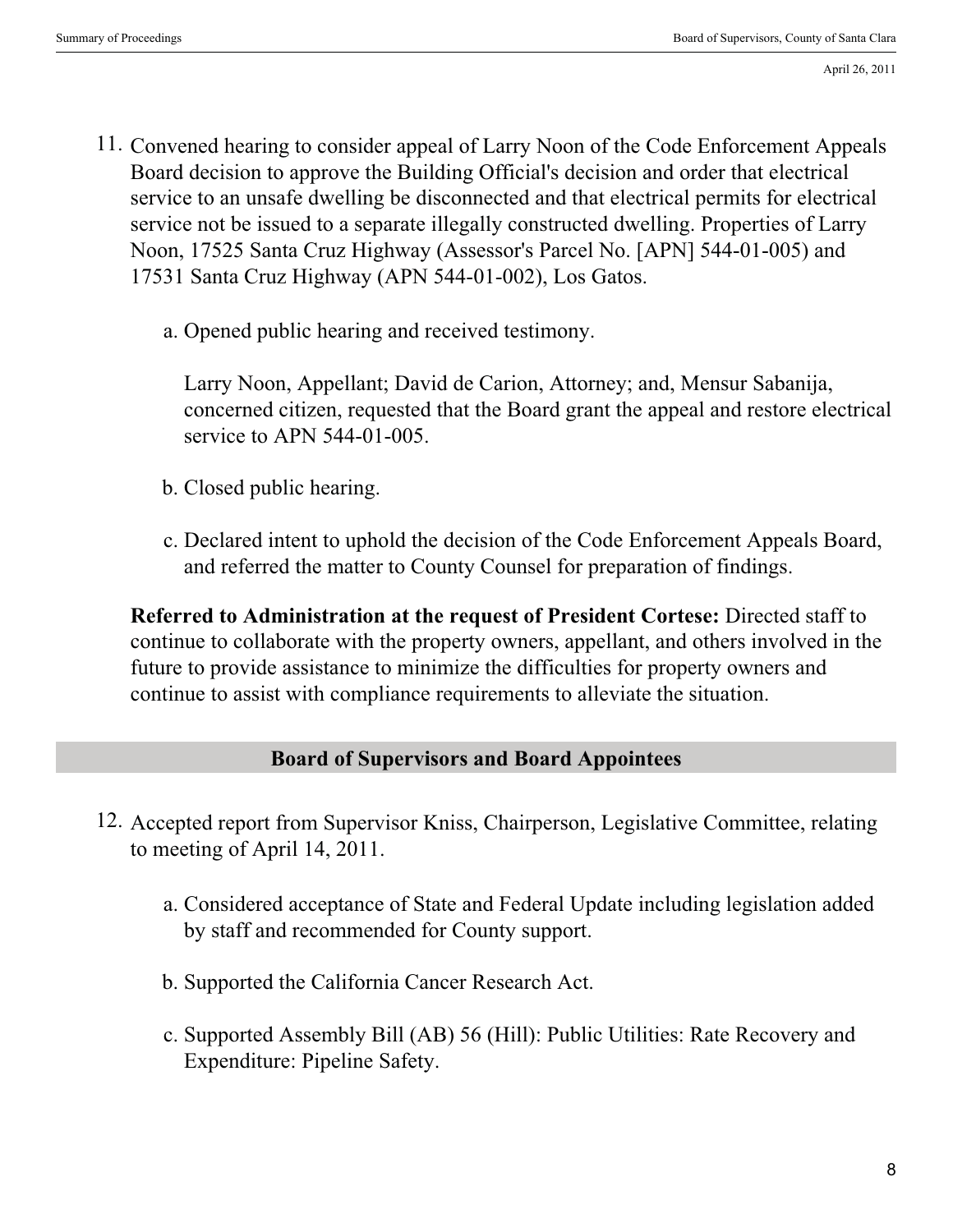- d. Opposed AB 695 (Norby): Motorcycle Helmets.
- **Held to date uncertain, pending review by the Legislative Committee after** e. **the Association of Bay Area Governments (ABAG) considers adopting a process for renaming the San Francisco Bay Trail in May 2011, at the request of President Cortese:** Accept report, oppose renaming the San Francisco Bay Trail, and send a letter to ABAG reflecting this action.
- f. Accepted Committee agenda items 4, 5, and 7 as Board information only.
- 13. Accepted report from Supervisor Kniss, Chairperson, Health and Hospital Committee, relating to meeting of April 13, 2011.
	- Accepted report and approved acquisition of the Network of Care web portal for a. Seniors and Persons With Disabilities.
	- b. Accepted report relating to the Supplemental Transport Ambulance Resource (STAR) Program and include future STAR reports within the annual response time reports to the Committee.
	- Accepted staff report and approved recommendation for expenditures from the c. Emergency Medical Services Trust Fund (recommendations a-d).

**Referred to Administration for report to the Health and Hospital Committee on date uncertain at the request of Supervisor Kniss:** Directed staff to provide reports relating to implementing audit recommendations provided to the Finance and Government Operations Committee regarding the Medi-Cal waiver.

President Cortese noted for the record that Hilbert Morales and Elizabeth Rose-Morales, Publishers, El Observador, submitted correspondence regarding policy recommendations for the Santa Clara Valley Health and Hospital System (SCVHHS) and Santa Clara Valley Medical Center (VMC).

Accepted Committee agenda items 5-8, 10-16, 18, and 20 as Board information d. only.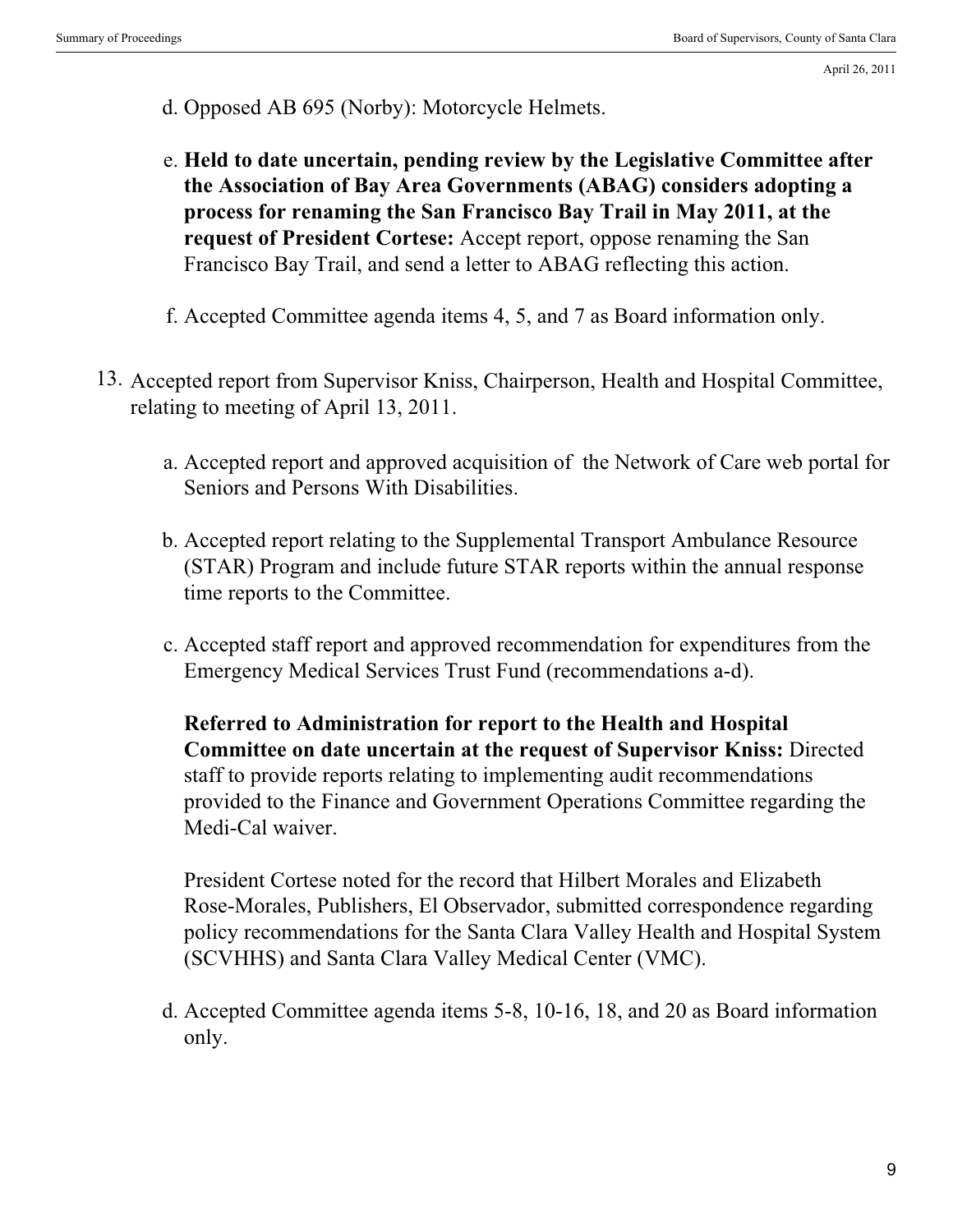- 14. Accepted verbal report from Jeffrey Smith, County Executive, Office of the County Executive, relating to the Fiscal Year 2012 County Budget.
- 15. Accepted report from County Counsel on legal issues and closed session meeting of April 25, 2011.

Miguel Marquez, County Counsel, Office of the County Counsel, reported that at the April 25, 2011 closed session, with a vote of 3-0 with Supervisors Shirakawa and Yeager absent, the Board approved a settlement agreement with the Silicon Valley Children's Fund that provides for the disposition of proceeds relating to the County's former Children's Shelter property at 4525 Union Avenue in San Jose. Under the agreement, the Fund would receive at least \$5 million, but not more than \$8.4 million, of net proceeds from the disposition of the property. The Board also approved, with a vote of 4-0 with Supervisor Yeager absent, authority to initiate litigation in one matter. The name of the action and the defendant, as well as the substance of the litigation, shall be disclosed, once the action is formally commenced, to any person upon inquiry.

### **Regular Agenda - Items for Discussion**

- 16. Accepted presentation relating to bond issuance, and adopted Resolution No. 2011-219 authorizing issuance of Los Gatos Union School District General Obligation Bonds (election of 2010), in a principal amount not to exceed \$15,700,000 relating to financing the acquisition or improvement of property in the District.
- 17. Accepted presentation relating to Fiscal Year (FY) 2011-2012 Tax and Revenue Anticipation Notes (TRANS) and adopted Resolution No. 2011-220 providing for the borrowing of funds in the name of the Santa Clara Unified School District for FY 2011-2012 and the issuance and sale of 2011 TRANS in an amount not to exceed \$30,000,000.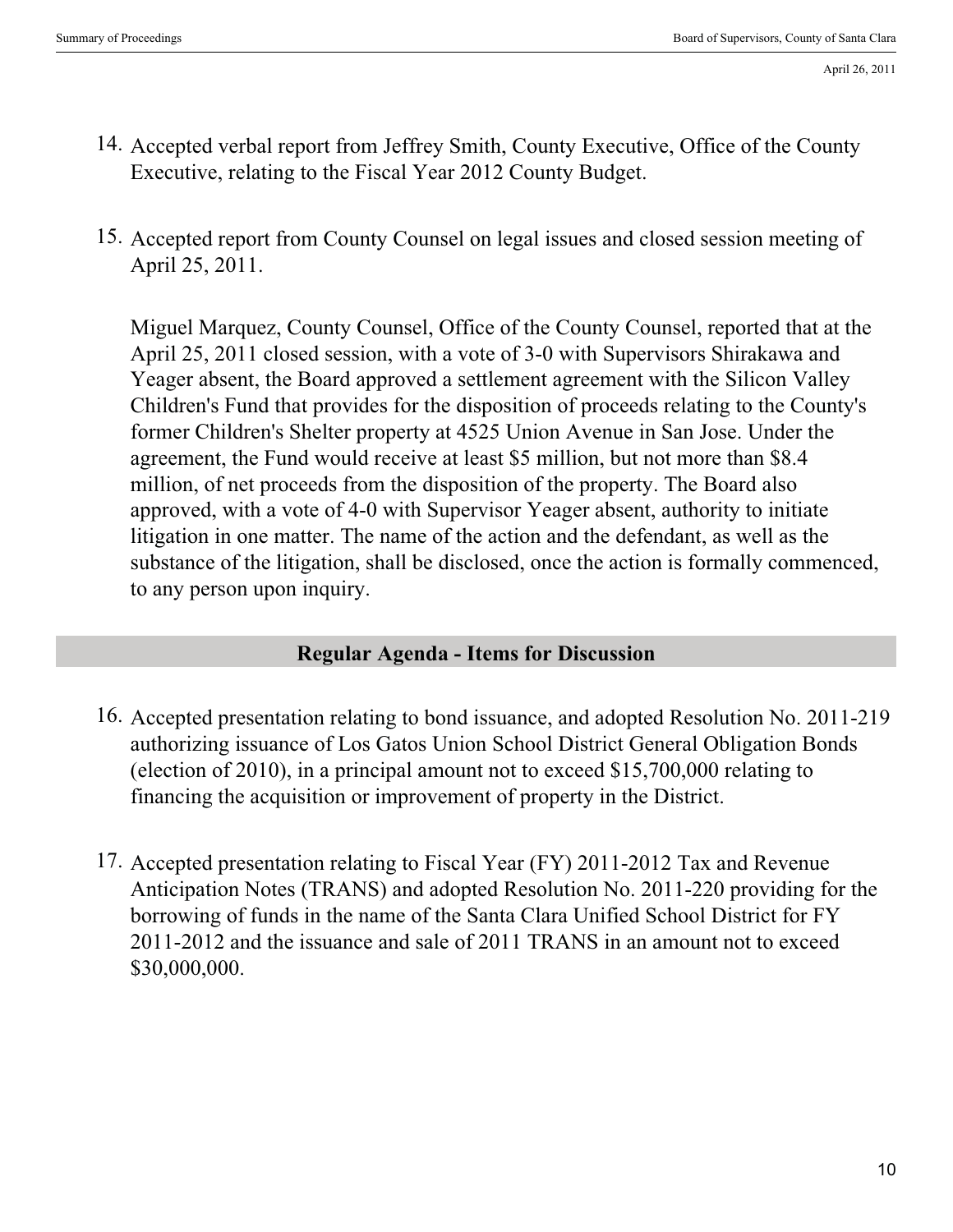- 18. **Held to Date Uncertain at request of Administration,** and under advisement from March 29, 2011 (Item No. 43): Consider recommendations relating to Agreement with Alvarez & Marsal Healthcare Industry Group. (Office of the County Executive)
- 19. **Held to Date Uncertain at request of Supervisor Shirakawa,** and under advisement from March 1, 2011 (Item No. 14): Accept report relating to rail line for potential trail (Five Wounds Trail). (Parks and Recreation Department)
- 20. Considered Item Nos. 48 and 59 previously removed from the Consent Calendar.

### **Closing**

21. Announced Monday, May 9, 2011, at 2:00 p.m., as the date and time for closed session to discuss items noticed pursuant to the Brown Act.

Adjourned in honor and memory of Lance Corporal Harry Lew, Alejandra Maree Gonzales, Juliana Crozier, Anne Mack, and Richard Rios, and authorized that letters of condolence be forwarded to the families.

> . ATTEST: MARIA MARINOS . Clerk of the Board of Supervisors

# **CONSENT CALENDAR - Items will be considered under Item No. 4. Items removed from the consent calendar will be considered at the end of the morning session regular agenda.**

\* 22. Approved Summary of Proceedings of April 5, 2011 and minutes of March 28 and 29, and April 4 and 5, 2011.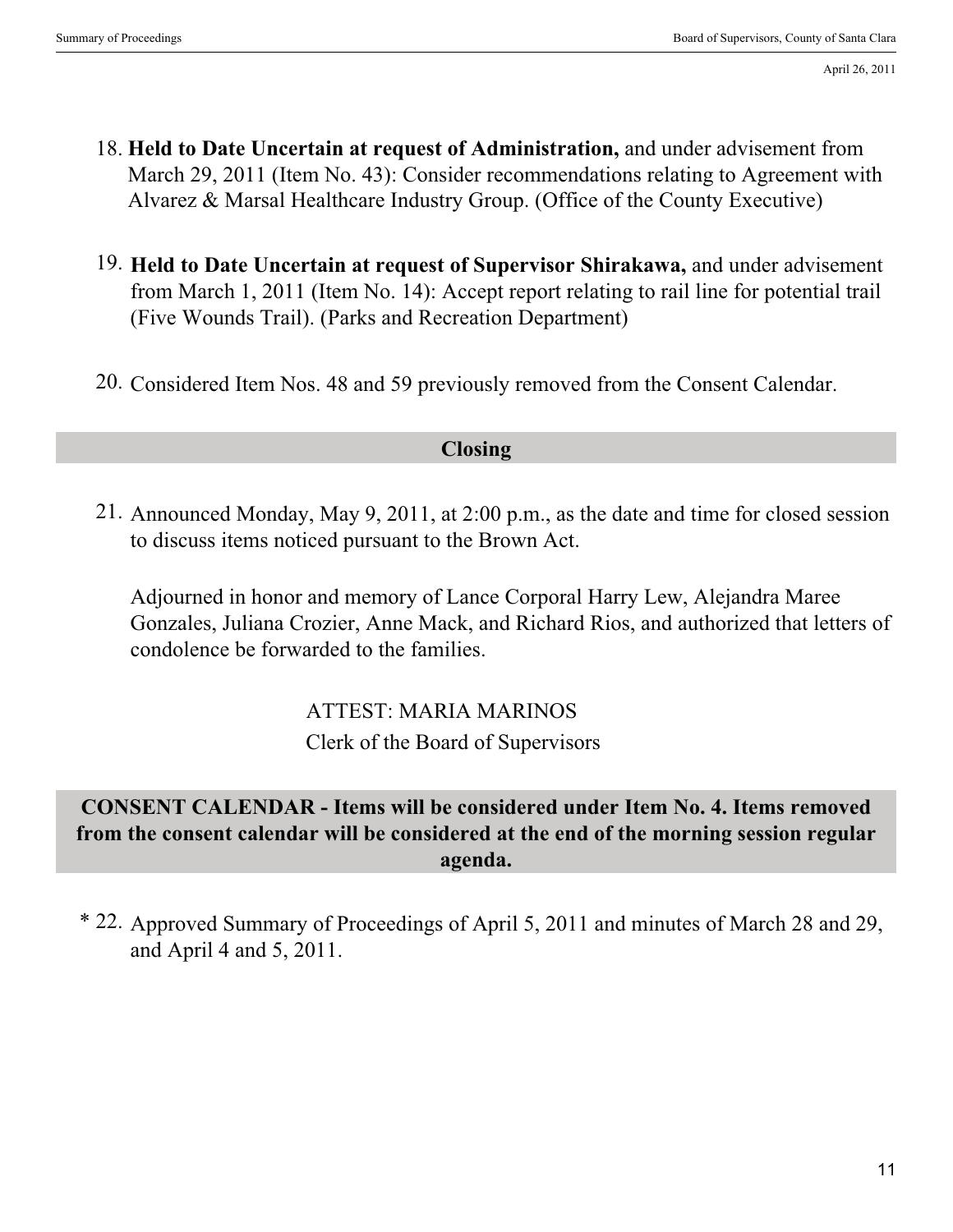# **Health & Hospital System**

- \* 23. Approved Request for Appropriation Modification No. 165 \$259,270 increasing revenue and expenditures in the Senate Bill 12 Emergency Medical Services Payments Fund.
- \* 24. Considered recommendations relating to adding positions to the Mental Health Departments' Evans Lane Facility Criminal Justice Program.
	- Waived reading and adopted Salary Ordinance No. NS-5.11.64 (preliminary) a. amending Santa Clara County Salary Ordinance No. NS-5.11 relating to the compensation of employees deleting one half-time Psychiatric Technician II or Licensed Vocational Nurse or Psychiatric Technician I position and adding one Cook I position and one Food Service Worker II position in the Mental Health Department.

**Vote:** Wasserman: Yes Shirakawa: Yes Cortese: Yes Yeager: Yes Kniss: Absent

- b. Approved Request for Appropriation Modification No.162 \$24,320 transferring funds within the Mental Health Department budget.
- \* 25. Approved Third Amendment to Agreement with American Medical Response West for non-emergency medical transport services to Santa Clara Valley Health and Hospital System through December 31, 2012.

### **Department of Alcohol and Drug Services**

- \* 26. Considered recommendations relating to Department of Alcohol and Drug Services (DADS) adolescent substance use treatment contract with Asian American Recovery Services.
	- a. Approved First Amendment to Agreement with Asian American Recovery Services relating to providing adolescent substance use treatment services, increasing the maximum financial obligation from \$207,420 to \$226,420, for period July 1, 2010 through June 30, 2011.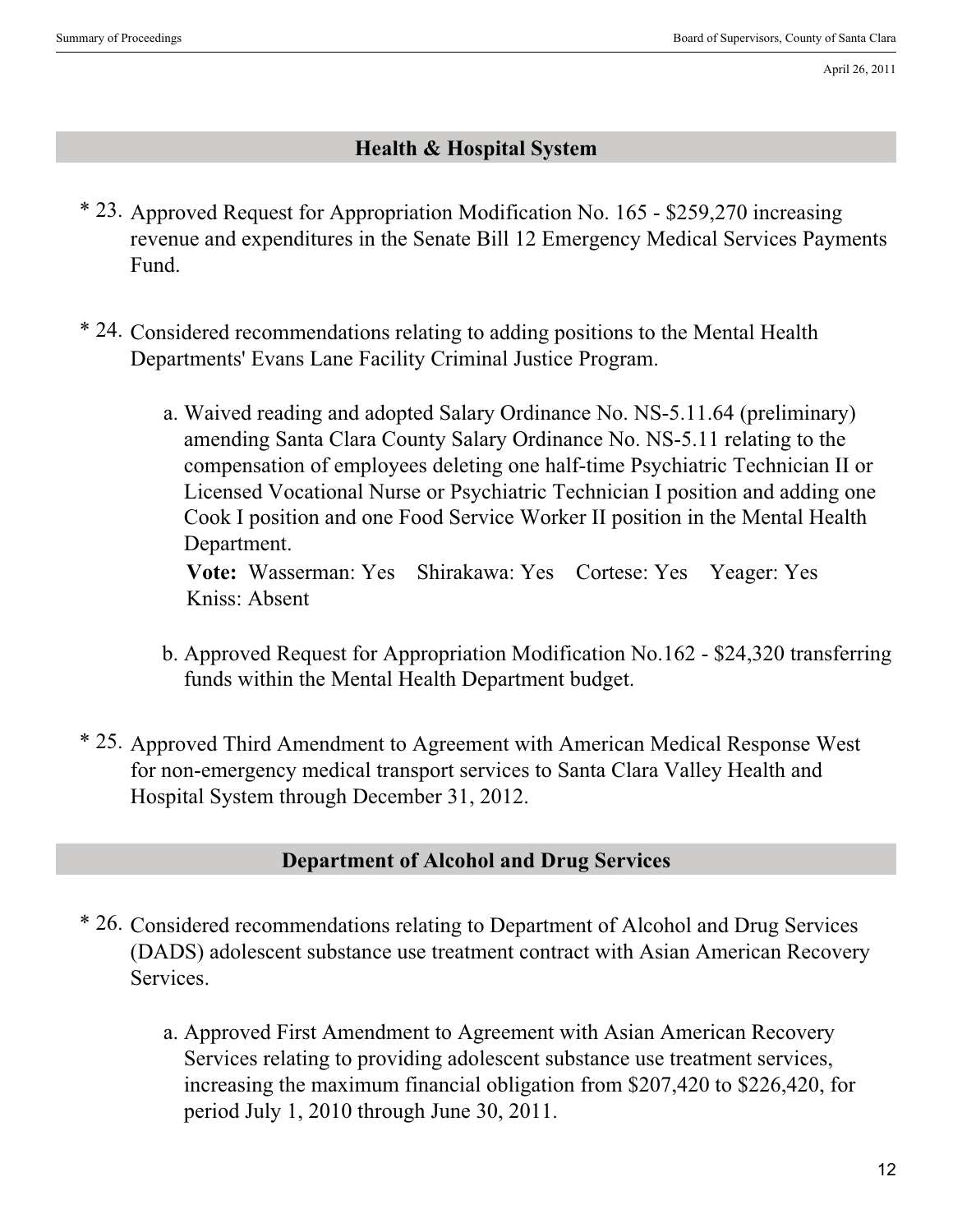- b. Approved Request for Appropriation Modification No. 167 \$19,000 increasing revenue and expenditures in the DADS budget.
- \* 27. Considered recommendations relating to California Emergency Management Agency (CalEMA) Grant.
	- Approved Request for Appropriation Modification No. 174 \$101,163 a. increasing revenue and expenditures in the Department of Alcohol and Drug Services (DADS) budget.
	- b. Approved delegation of authority to the Director, DADS, or designee, to negotiate, execute, amend, terminate, and take any and all necessary or advisable actions relating to Agreement with CalEMA to provide substance use treatment residential beds and transitional housing units, in an amount not to exceed \$504,492 for period January 1, 2011 through December 31, 2011, following approval by County Counsel as to form and legality, and approval by the Office of the County Executive. Delegation of authority shall expire on December 31, 2011.
	- c. Accepted spending plan for the CalEMA grant.
	- d. Approved Agreement with Horizon Services, Inc., relating to providing substance use treatment beds, in an amount not to exceed \$19,627 for period May 1, 2011 through December 31, 2011, that has been reviewed and approved by County Counsel as to form and legality.
	- e. Approved delegation of authority to the Director, DADS, or designee, to amend Agreement with Horizon Services, Inc., to provide substance use treatment beds, to modify units, or to increase the maximum financial obligation by an amount no greater than ten percent of the amended Agreement maximum, following approval by County Counsel as to form and legality, and approval by the Office of the County Executive. Delegation of authority shall expire on December 31, 2011.
	- f. Approved Agreement with Pathway Society, Inc., relating to providing substance use treatment beds, in an amount not to exceed \$213,333 for period May 1, 2011 through December 31, 2011, that has been reviewed and approved by County Counsel as to form and legality.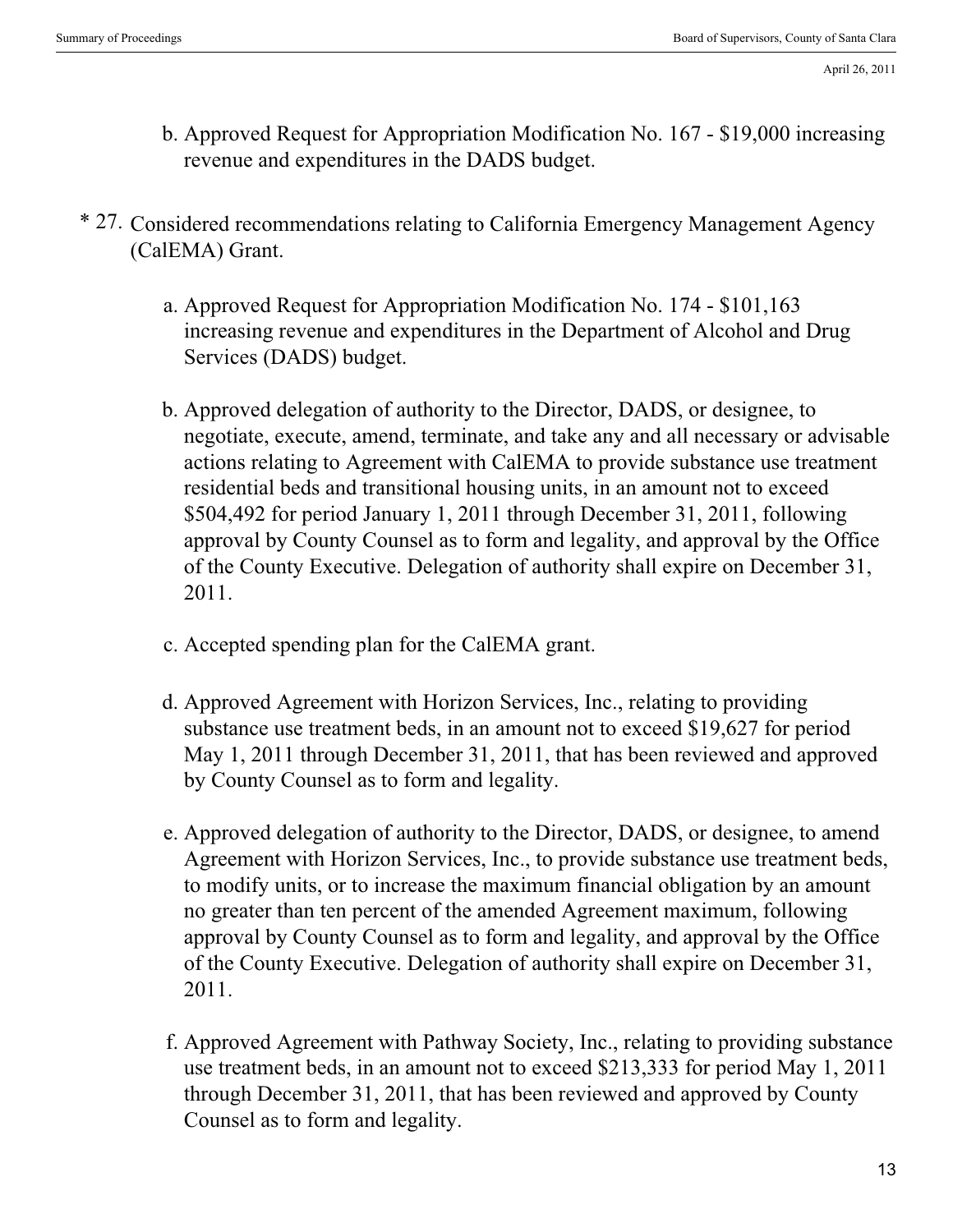- Approved delegation of authority to the Director, DADS, or designee, to amend g. Agreement with Pathway Society, Inc., to provide substance use treatment beds, to modify units, or to increase the maximum financial obligation by an amount no greater than ten percent of the amended Agreement maximum, following approval by County Counsel as to form and legality, and approval by the Office of the County Executive. Delegation of authority shall expire on December 31, 2011.
- h. Approved Agreement with Countywide Alcohol and Drugs Services, Inc., relating to providing transitional housing unit beds, in an amount not to exceed \$37,216 for period May 1, 2011 through December 31, 2011 that has been reviewed and approved by County Counsel as to form and legality.
- i. Approved delegation of authority to the Director, DADS, or designee, to amend Agreement with Countywide Alcohol and Drugs Services, Inc., to provide transitional housing unit beds, to modify units, or to increase the maximum financial obligation by an amount no greater than ten percent of the amended Agreement maximum, following approval by County Counsel as to form and legality, and approval by the Office of the County Executive. Delegation of authority shall expire on December 31, 2011.
- Approved Agreement with Crossroads Associates relating to providing j. transitional housing unit beds, in an amount not to exceed \$108,930 for period May 1, 2011 through December 31, 2011, that has been reviewed and approved by County Counsel as to form and legality.
- k. Approved delegation of authority to the Director, DADS, or designee, to amend Agreement with Crossroads Associates to provide transitional housing unit beds, to modify units, or to increase the maximum financial obligation by an amount no greater than ten percent of the amended Agreement maximum, following approval by County Counsel as to form and legality, and approval by the Office of the County Executive. Delegation of authority shall expire on December 31, 2011.
- l. Approved Agreement with InnVision relating to providing transitional housing unit beds, in an amount not to exceed \$23,578 for period May 1, 2011 through December 31, 2011, that has been reviewed and approved by County Counsel as to form and legality.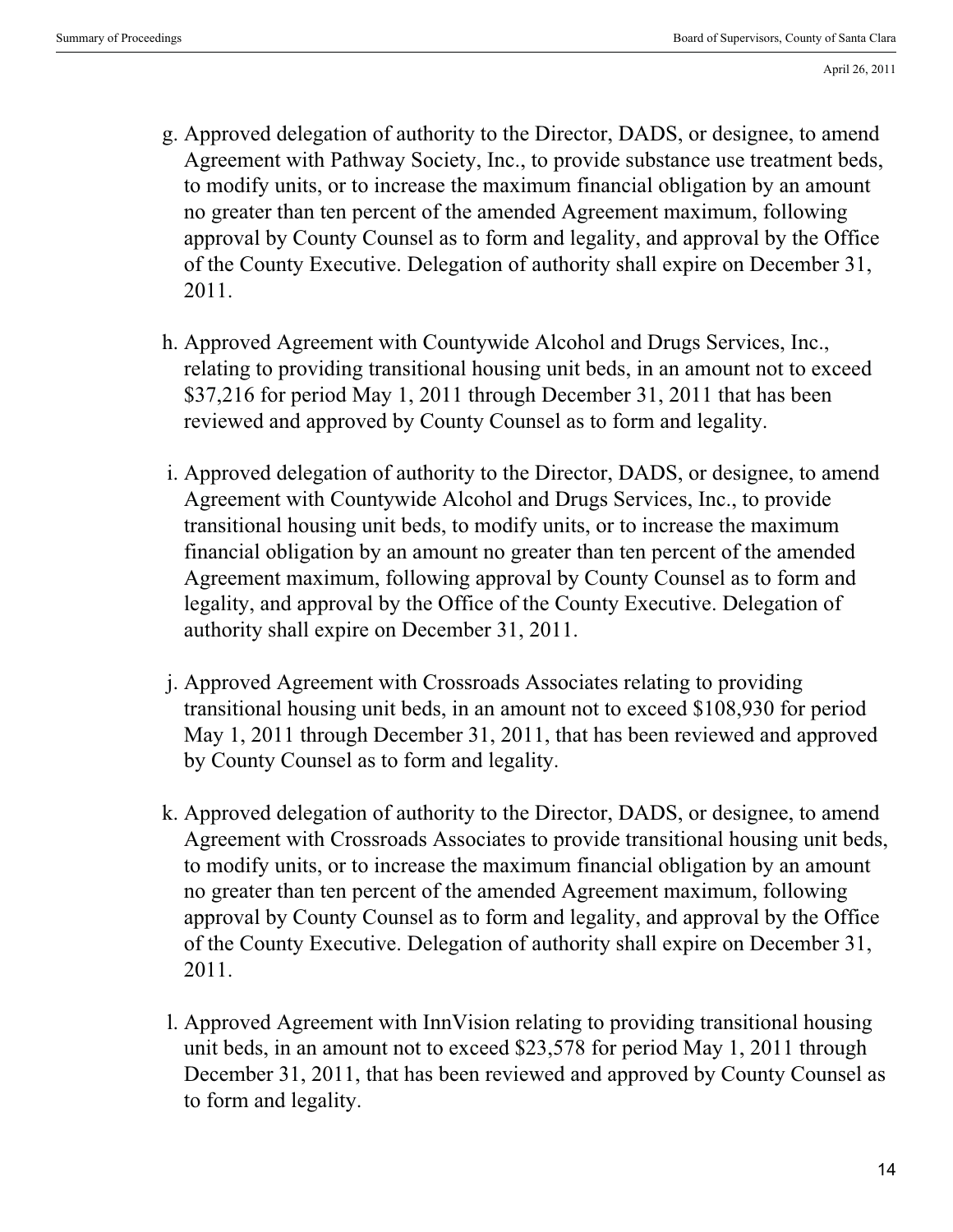Approved delegation of authority to the Director, DADS, or designee, to amend m. Agreement with InnVision to provide transitional housing unit beds, to modify units, or to increase the maximum financial obligation by an amount no greater than ten percent of the amended Agreement maximum, following approval by County Counsel as to form and legality, and approval by the Office of the County Executive. Delegation of authority shall expire on December 31, 2011.

#### **Employee Services Agency**

\* 28. Approved the County of Santa Clara 457 Governmental Deferred Compensation Plan and Trust, as amended and restated, and the corresponding Addendum to 457 Governmental Deferred Compensation Plan and Trust, as recommended by the Defined Contribution Plans Committee.

## **Board of Supervisors**

- \* 29. Announced travel for members of the Board of Supervisors and other elected officials as follows:
	- District Attorney Jeffrey Rosen traveled to Sacramento, California, to attend the a. Alliance of California Law Enforcement "Legislative Day" on April 6, 2011.
	- b. Supervisor Yeager traveled to Santa Cruz, California, to attend the Joint Venture Silicon Valley Network "Regionalism in the 21st Century" Conference on March 24, 2011, and to Sacramento, California, to attend the 2011 Silicon Valley Leadership Group Sacramento Advocacy Trip on April 12-13, 2011.
	- c. Andres Quintero, staff to Supervisor George Shirakawa, District Two traveled to Washington D.C. for a Community Leaders Briefing held on April 15, 2011.
- \* 30. Accepted reports from members of the Board of Supervisors relating to meetings attended through April 20, 2011.
- \* 31. Accepted report from Supervisor Shirakawa, Chairperson, Public Safety and Justice Committee, relating to meeting of April 12, 2011, and accepted Committee agenda items 5-7 as Board information only.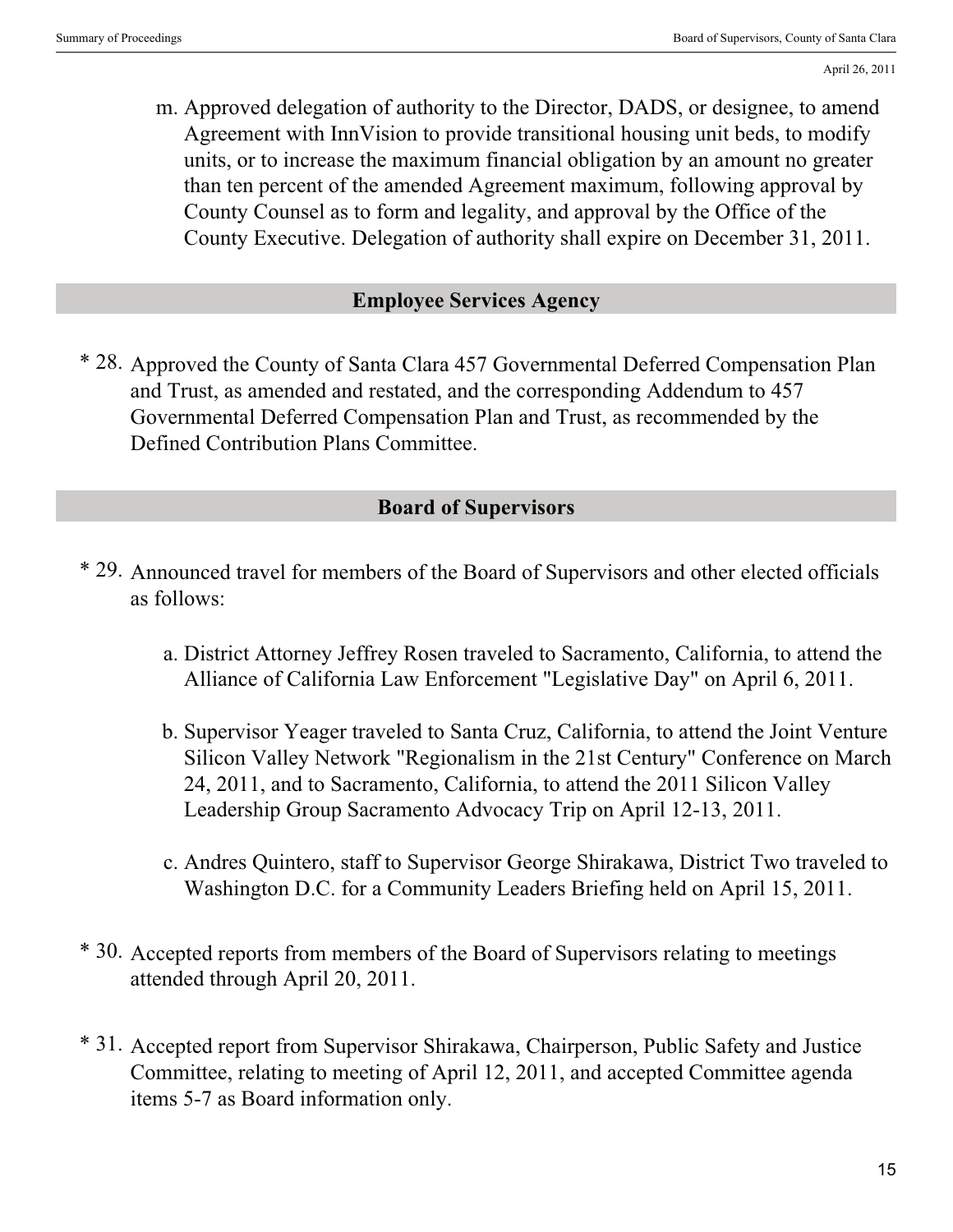\* 32. **Held to May 10, 2011 at request of President Cortese:** Accept report from the Children, Seniors, and Families Committee relating to meeting of March 16, 2011. (Cortese)

Possible action:

- a. Accept Committee agenda items 3-6 and 8-13 as Board information only.
- b. Consider recommendations relating to the coordination of drug testing services among Santa Clara County programs.
	- 1. Direct the Office of the County Executive to work with County departments who provide alcohol and drug testing services to standardize the number and type of panels and the frequency of drug testing to the greatest extent possible.
	- 2. Direct the Office of the County Executive to work with the Office of the County Counsel and the County departments who provide alcohol and drug testing services, to further explore the issue of confidentiality rights and sharing of drug testing information.
	- Direct the Office of the County Executive to provide a progress report at 3. the September 2011 meeting of the Children, Seniors, and Families Committee.
- \* 33. **Held to May 10, 2011 at request of President Cortese:** Accept report from Board Delegated to the Metropolitan Transportation Commission relating to meeting of March 23, 2011. (Cortese)

#### **County Executive**

\* 34. Adopted Resolution No. 2011-221 approving the election date change for governing board members in the Los Altos School District to the same day as the Statewide general election.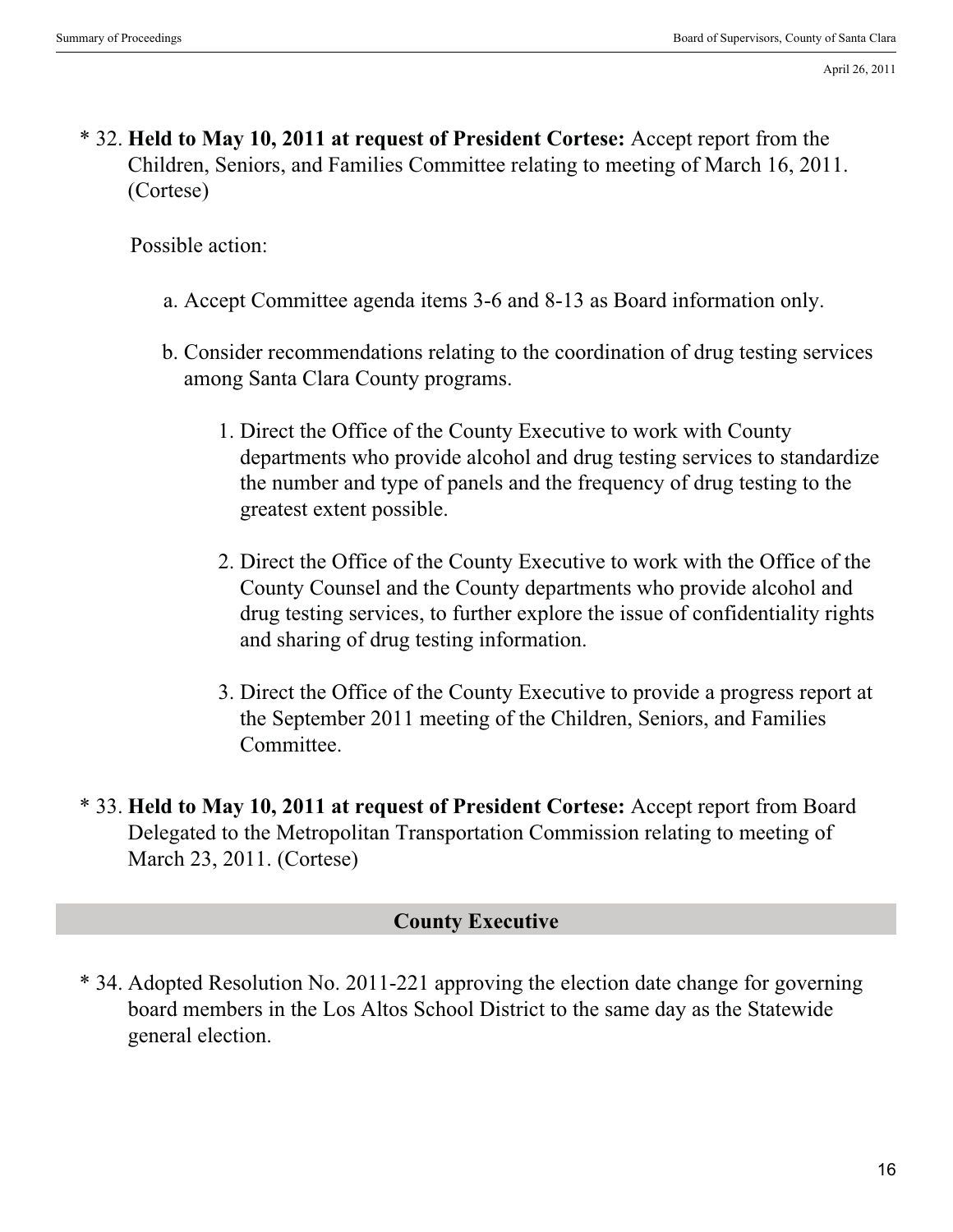- \* 35. Adopted Resolution No. 2011-222 approving the election date change for governing board members in the Foothill-De Anza Community College District to the same day as the Statewide general election.
- \* 36. Adopted Resolution No. 2011-223 declaring intent to lease real property located at 900 Thompson Court, Milpitas (Assessor's Parcel No. 086-05-024).

#### **Procurement Department**

\* 37. Approved delegation of authority to the Director of Procurement, or designee, to negotiate, execute, amend, terminate, and take any and all necessary or advisable actions relating to Agreement No. 5500001621 with Siemens Healthcare Diagnostics, Inc., to provide test kits and related services for Q340 bDNA Analyzer, in an amount not to exceed \$2,100,000 for period January 16, 2001 through December 15, 2011, following approval by County Counsel as to form and legality, and approval by the Office of the County Executive. Delegation of authority shall expire on December 15, 2011.

#### **County Counsel**

- \* 38. Considered recommendations relating to conflict of interest codes.
	- a. Approved the Conflict of Interest Code for Palo Alto Unified School District.
	- b. Approved the Conflict of Interest Code for Santa Clara Unified School District.

## **Boards & Commissions**

- \* 39. Announced appointments by individual Board members to various Boards and Commissions.
	- a. Vice President Shirakawa appointed Lorance Carl Wilson to the County of Santa Clara/Moscow Sister-County Commission, seat no. 14.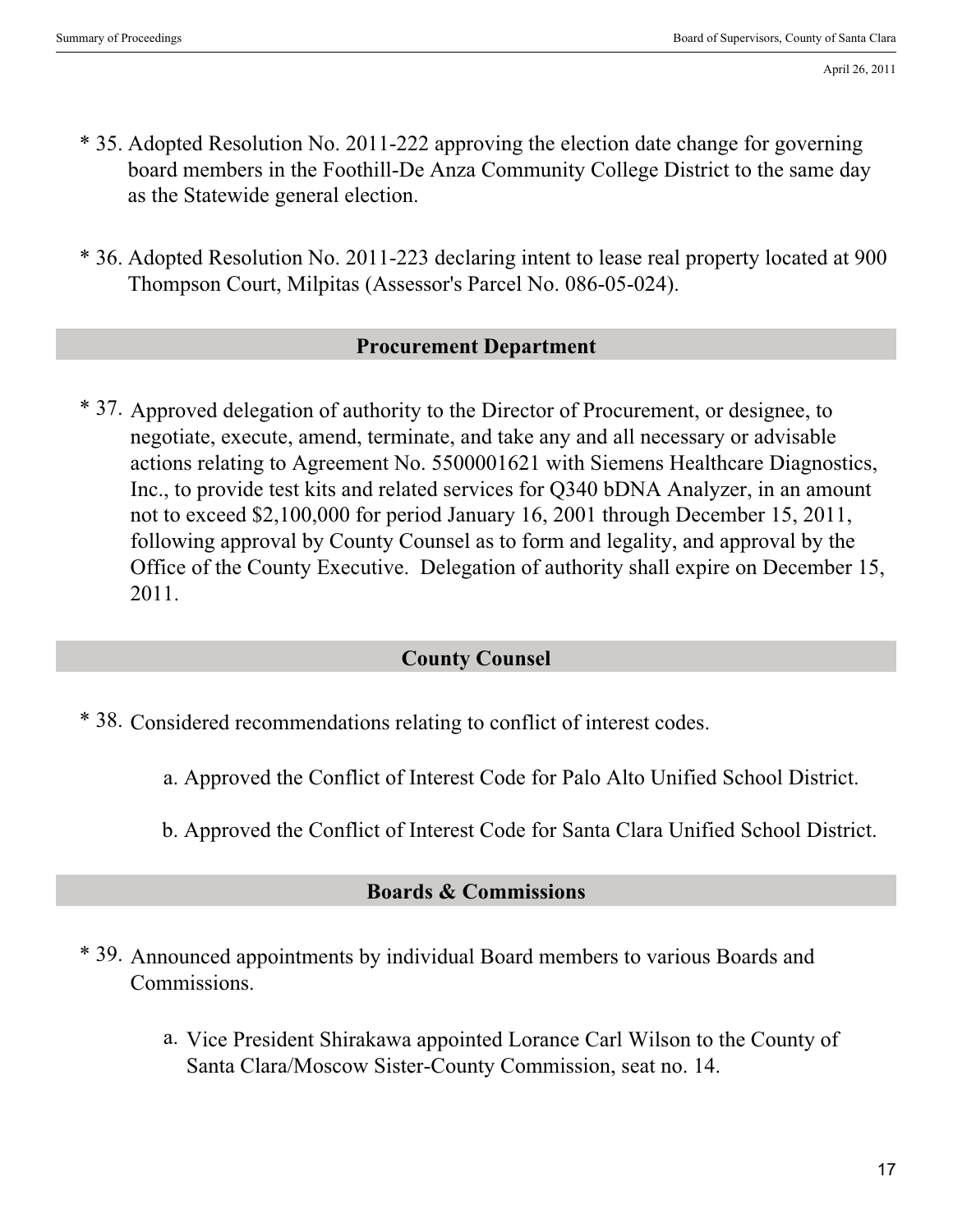- b. Supervisor Kniss appointed Youngsoo Ryu to the Advisory Commission on Consumer Affairs, seat no. 7.
- c. President Cortese appointed Donald R. Peoples to the Watchdog Committee for Measure B.
- \* 40. Approved Board As-a-Whole appointment of Carl Guardino, nominated by Supervisor Yeager to serve on the Housing Authority of Santa Clara County, seat no. 3.
- \* 41. Approved recommendations relating to resignations from Boards and Commissions.
	- a. Accepted resignation of Karen Anton from the Certification Appeals Board.
	- b. Accepted resignation of Mathew Rafat from the Advisory Commission on Consumer Affairs.
	- c. Accepted resignation of Jacqueline Gutierrez from the Mental Health Board.

### **Law & Justice**

- \* 42. Considered recommendations relating to the Fiscal Year (FY) 2012 Criminal Restitution Compact Program.
	- Adopted Resolution No. 2011-224 delegating authority to the District Attorney, a. or designee, to negotiate, execute, amend, terminate, and take any and all necessary or advisable actions relating to Agreement with the California Victim Compensation and Government Claims Board for the Office of the District Attorney to provide services through the Criminal Restitution Compact Program, in an amount not to exceed \$293,145.26 for period July 1, 2011 through June 30, 2012, following approval by County Counsel as to form and legality, and approval by the Office of the County Executive. Delegation of authority shall expire on December 31, 2012.
	- b. Authorized the Office of the County Executive, Office of Budget and Analysis, to decrease revenue and expenditures in the Office of the District Attorney FY 2012 budget by \$9,854.26.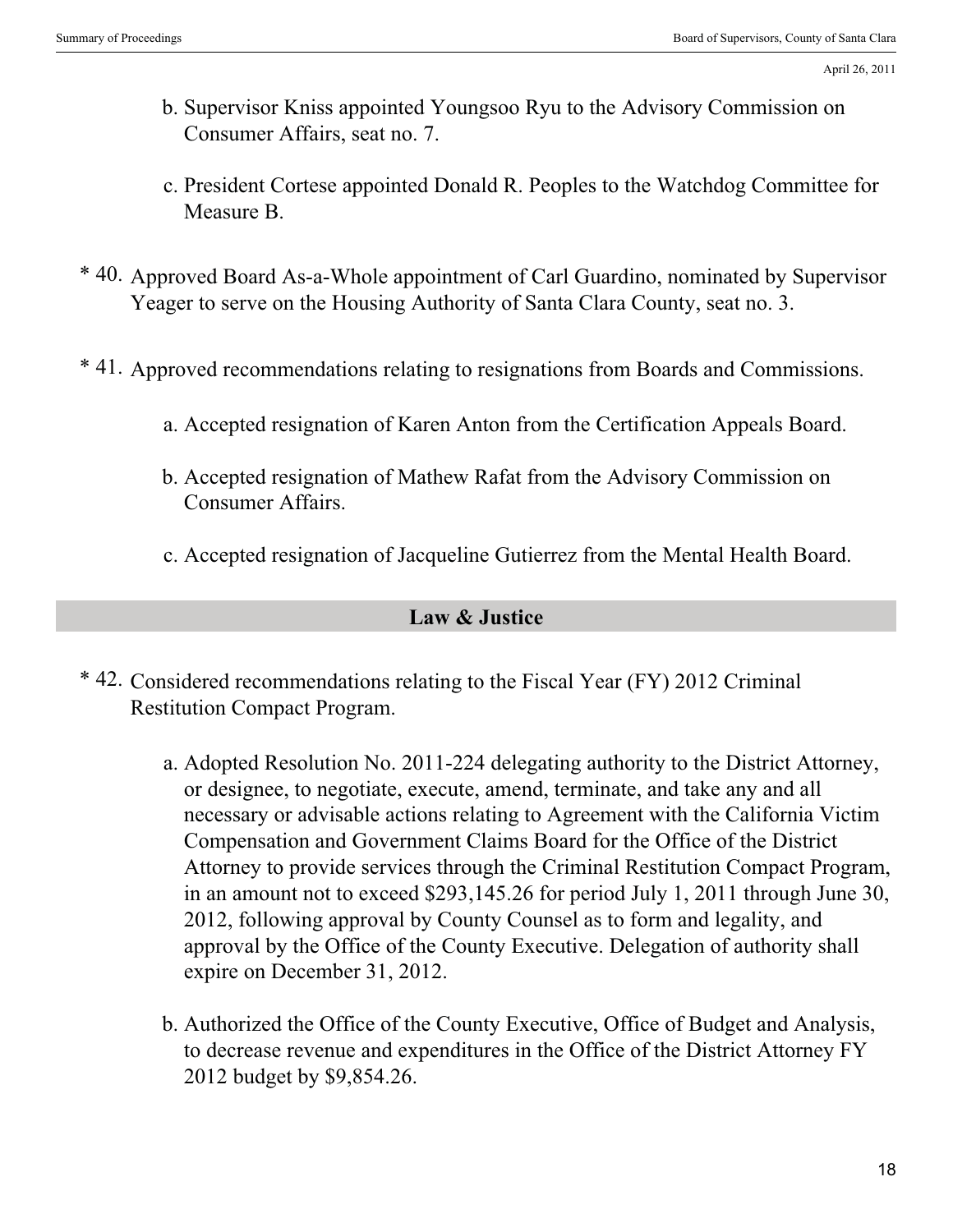- \* 43. Considered recommendations relating to the Paul Coverdell Forensic Science Improvement Act (FSIA) Grant Program.
	- Adopted Resolution No. 2011-225 delegating authority to the District Attorney, a. or designee, to negotiate, execute, amend, terminate, and take any and all necessary or advisable actions relating to Grant Award Agreement with the California Emergency Management Agency (CalEMA) for the 2010 Paul Coverdell FSIA Grant Program, in an amount not to exceed \$184,727 for period October 1, 2010 through August 31, 2011, following approval by County Counsel as to form and legality, and approval by the Office of the County Executive. Delegation of authority shall expire on December 31, 2011.
	- b. Approved Request for Appropriation Modification No. 170 \$123,948 increasing revenue and expenditures in the Office of District Attorney budget.
- \* 44. Considered recommendations relating to the Cal-ID Vehicle Registration Fee Spending Plan, (Senate Bill 720).
	- a. Approved Fiscal Year (FY) 2012 Vehicle Registration Fee Spending Plan pursuant to Vehicle Code Section 9250.19, and authorized payments to various County-wide law enforcement agencies totaling \$3,143,970 relating to maintaining the County-wide fingerprint identification system.
	- b. Accepted FY 2011 Vehicle Registration Fee Spending Plan update of actual revenues and expenditures through March 31, 2011.
	- c. Accepted FY 2010 report to the State Controller's Office, Division of Accounting and Reporting, detailing final sources and uses of funds collected pursuant to Vehicle Code Section 9250.19.
- \* 45. Approved Request for Appropriation Modification No. 169 \$34,404 increasing revenue and expenditures in the Office of the Sheriff budget for deputies assigned to the Drug Enforcement Agency Task Force.
- \* 46. Considered recommendations relating to Domestic Cannabis Eradication Suppression Program Grant.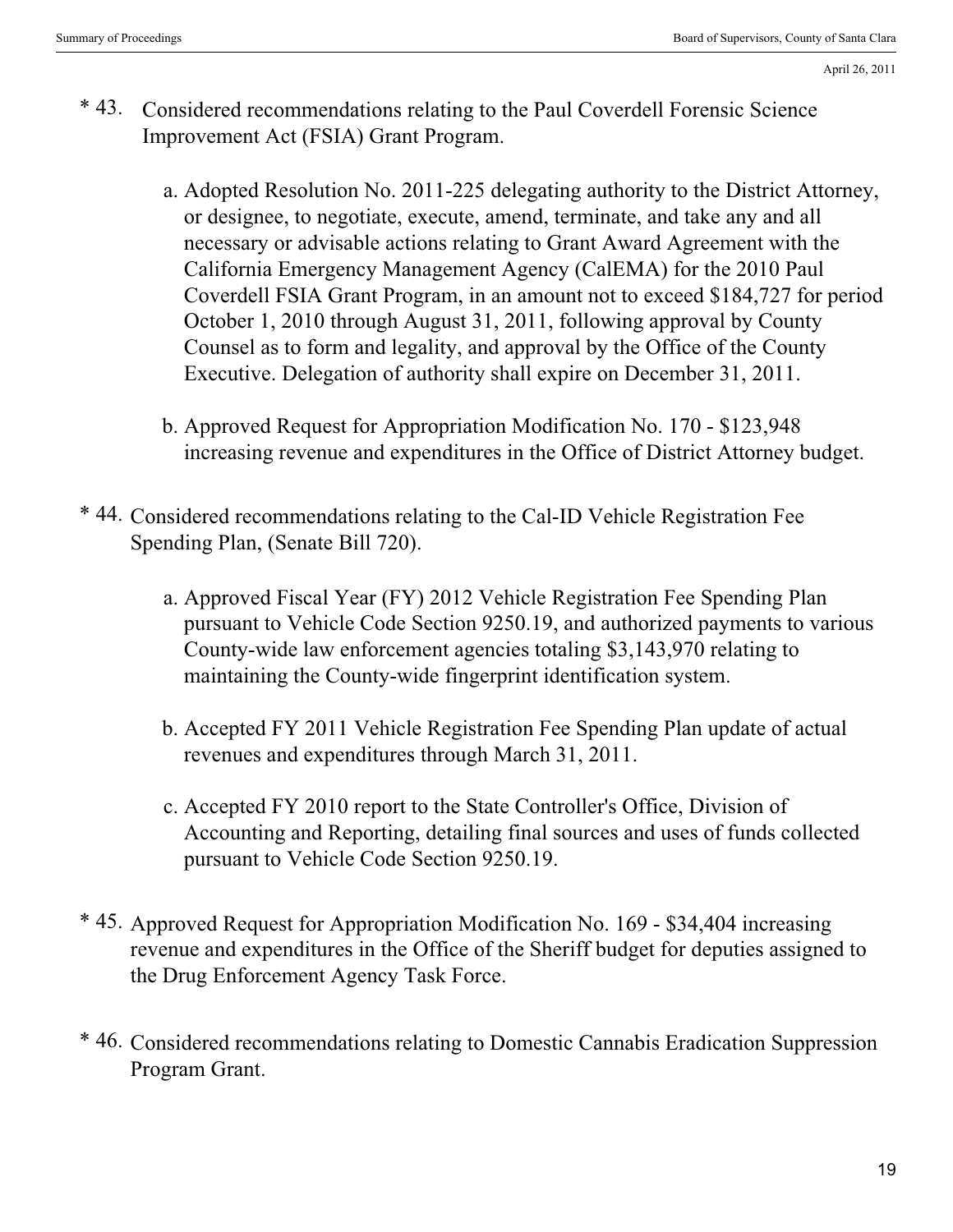- Accepted grant from the U.S. Drug Enforcement Administration, in the amount a. of \$90,000 for the Domestic Cannabis Eradication Suppression Program Grant.
- b. Approved Request for Appropriation Modification No. 172 \$90,000 increasing revenue and expenditures in the Office of the Sheriff budget.
- c. Approved delegation of authority to the Sheriff, or designee, to negotiate, execute, amend, terminate, and take any and all necessary or advisable actions relating to a Grant Award Agreement with the U.S. Department of Justice for the eradication of illicit cannabis plants, in an amount not to exceed \$90,000 for period January 1, 2011 through December 31, 2011, following approval by County Counsel as to form and legality, and approval by the Office of the County Executive. Delegation of authority shall expire on December 31, 2011.
- \* 47. Considered recommendations relating to the Juvenile Accountability Block Grant (JABG).
	- a. Approved Request for Appropriation Modification No. 128 \$42,377 increasing revenue and expenditures in the Probation Department budget.
	- b. Approved delegation of authority to the Chief Probation Officer, or designee, to negotiate, execute, amend, terminate, and take any and all necessary or advisable actions relating to Service Agreements with various vendors to provide services for the JABG, in an amount not to exceed \$205,390 for period July 1, 2010 through June 30, 2011, following approval by County Counsel as to form and legality, and approval by the Office of the County Executive. Delegation of authority shall expire on June 30, 2011.
	- c. Adopted Resolution No. 2011-226 affirming membership of the Santa Clara County Juvenile Justice Coordinating Council, and delegating authority to the Chief Probation Officer, or designee, to submit and/or execute the County of Santa Clara Grant Application to the California Standards Authority for Fiscal Year 2012 and to negotiate, execute and terminate any necessary contracts and amendments, following approval by County Counsel as to form and legality, and approval by the Office of the County Executive. Delegation of authority shall expire on June 30, 2012.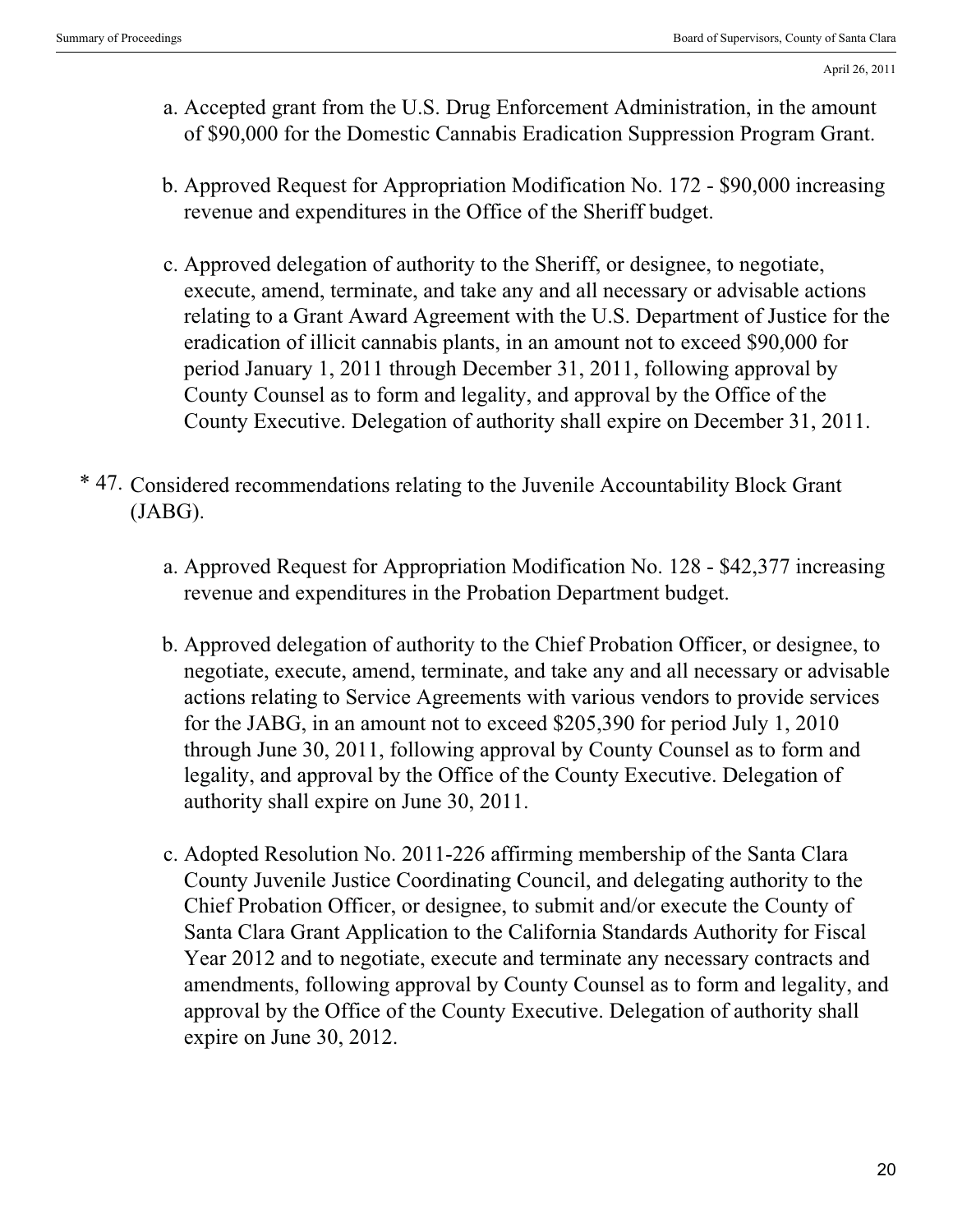- 48. Removed from the Consent Calendar at request of Supervisor Shirakawa: Considered recommendations relating to the Juvenile Justice Crime Prevention Act (JJCPA) Grant.
	- a. Approved delegation of authority to the Chief Probation Officer, or designee, to negotiate, execute, amend, or terminate any Agreements relating to JJCPA funds, in an amount not to exceed \$4,208,514 for period July 1, 2010 through June 30, 2011, following approval by County Counsel as to form and legality, and approval by the Office of the County Executive. Delegation of authority shall expire on June 30, 2011.

**Referred to Administration for report to the Board in June 2011 at the request of Supervisor Shirakawa:** Request to analyze and recommend modifications to the Agreements relating to JJCPA funds to prevent the elimination of a Deputy Probation Officer position from the Restorative Justice Program (RJP) and the restoration of the contract for the RJP mentoring component.

- Adopted Resolution No. 227 affirming membership of the Santa Clara County b. Juvenile Justice Coordinating Council, and delegating authority to the Chief Probation Officer, or designee, to submit and/or execute the County of Santa Clara Grant Application to the California Standards Authority for Fiscal Year 2012 and to negotiate, execute, and terminate any necessary contracts and amendments, following approval by County Counsel as to form and legality, and approval by the Office of the County Executive. Delegation of authority shall expire on June 30, 2012.
- \* 49. . Considered recommendations relating to the Youthful Offender Block Grant (YOBG).
	- a. Approved Request for Appropriation Modification No. 180 \$91,584 increasing revenue and expenditures in the Probation Department budget.
	- b. Approved delegation of authority to the Chief Probation Officer, or designee, to negotiate, execute, amend, or terminate any Agreements relating to YOBG funds, in an amount not to exceed \$3,164,987 for period July 1, 2010 through June 30, 2011, following approval by County Counsel as to form and legality,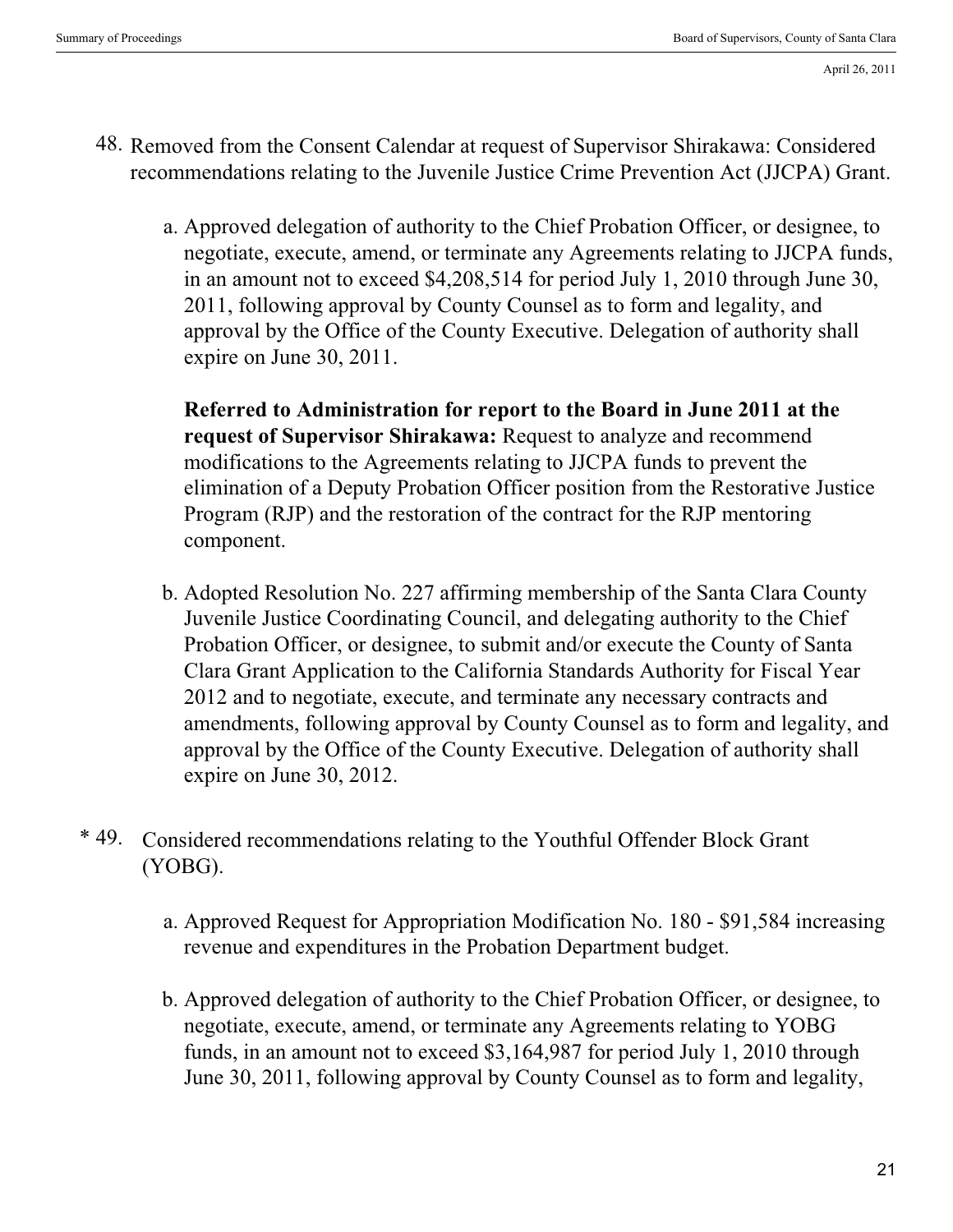and approval by the Office of the County Executive. Delegation of authority shall expire on June 30, 2011.

c. Approved delegation of authority to the Chief Probation Officer, or designee, to negotiate, execute, amend, or terminate any Agreements relating to YOBG funds, in an amount not to exceed \$3,164,987 for period July 1, 2011 through June 30, 2012, following approval by County Counsel as to form and legality, and approval by the Office of the County Executive. Delegation of authority shall expire on June 30, 2012.

#### **Department of Child Support Services**

- \* 50. Authorized extension of extra-help hours beyond the 1,040 hour limitation through Fiscal Year 2011 for one Office Specialist III in the Department of Child Support Services.
- \* 51. Ratified Memorandum of Understanding with Goodwill of Silicon Valley relating to grant application for the Enhanced Transitional Jobs Program.

### **Resolutions, Commendations and Memorials**

- \* 52. Resolutions, Commendations, and Memorials. (See Item No. 5)
	- a. Ratified Resolution No. 2011-228, presented on April 9, 2011, commending the Portuguese Organization for Social Services and Opportunities (POSSO) for its commitment to enriching the lives of Portuguese-speaking seniors in Santa Clara County. (Yeager)
	- b. Adopted Resolution No. 2011-229 proclaiming April 24-30, 2011, as "Office Professionals' Week" with Wednesday, April 27, 2011, as "Office Professionals' Day" in Santa Clara County, and recognizing this profession for its commitment to service (County Executive)
	- c. Adopted Resolution No. 2011-230 commending Janice Doi, Deputy District Attorney, as she retires after 28 years of service to the County of Santa Clara, Office of the District Attorney. (Office of the District Attorney)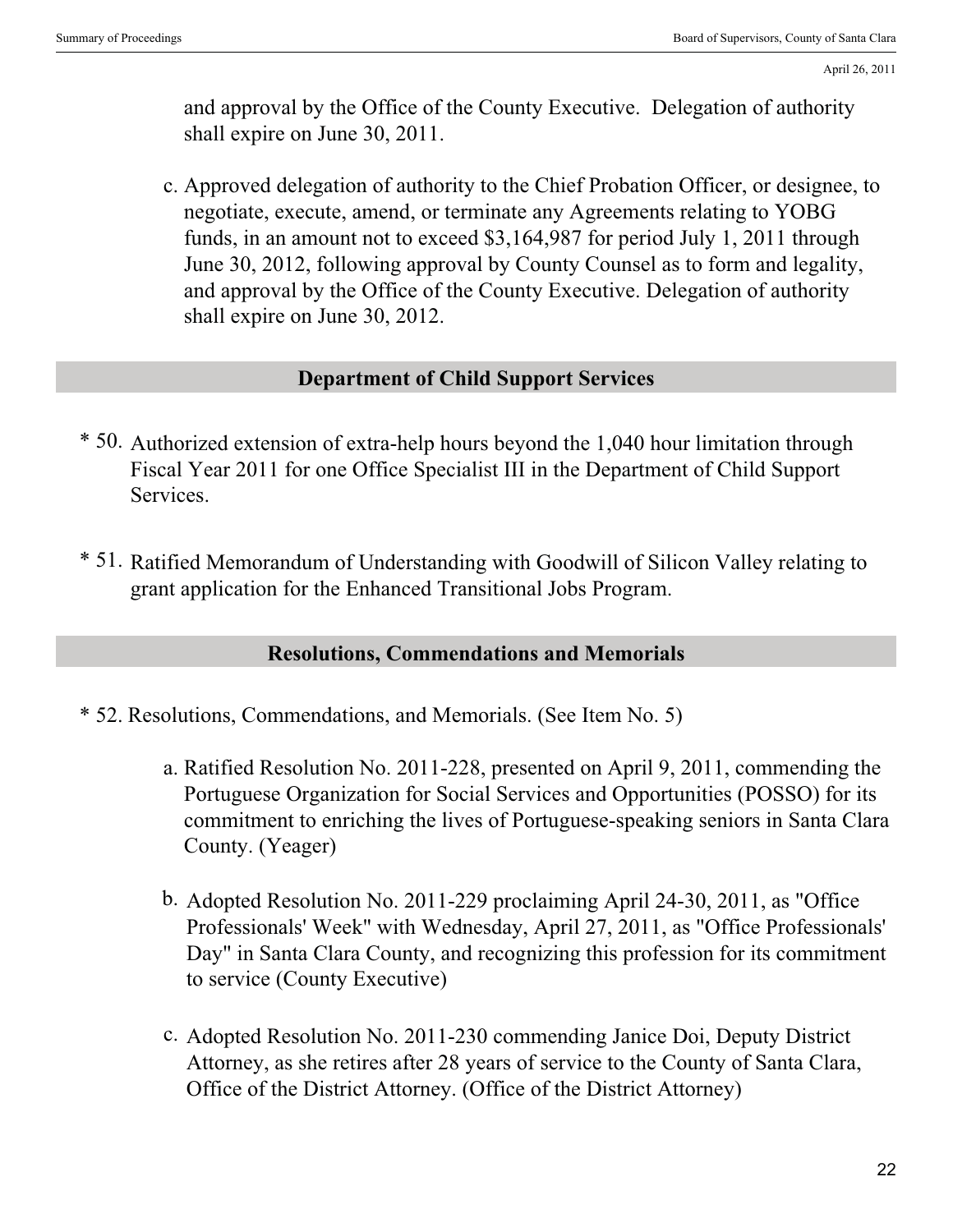- d. Adopted Resolution No. 2011-231 commending Christine Hudson, Deputy District Attorney, as she retires after 24 years of service to the County of Santa Clara, Office of the District Attorney. (Office of the District Attorney)
- e. Adopted Resolution No. 2011-232 commending Peggy Albert as she retires after 42 years of dedicated service to the County of Santa Clara. (Santa Clara Valley Health and Hospital System)
- f. Adopted Resolution No. 2011-233 commending Judy Nudler Borah as she retires after 35 years of dedicated service to the County of Santa Clara. (Department of Planning and Development)
- Adopted Resolution No. 2011-234 commending James Chee Yee as he retires g. after 22 years of dedicated service to the County of Santa Clara. (Department of Planning and Development)
- Adopted Resolution No. 2011-235 commending Lydia Palmer as she retires after h. 42 years of dedicated service to the County of Santa Clara. (Finance Agency)
- i. Ratified Resolution No. 2011-236, presented April 16, 2011, commending Marc Liebman for his dedication and service to the students, teachers, parents, and his colleagues; and, for his unwavering commitment to making his school district one of safety and pride. (Cortese)
- Adopted Resolution No. 2011-237 proclaiming April 30, 2011 as "Black April j. Remembrance Day" in Santa Clara County. (Cortese)
- k. Ratified Resolution No. 2011-238 recognizing the "Japan, we are with you," Fundraising Dinner as an effort in supporting Japan and its people during this time of crisis. (Cortese)
- l. Adopted Resolution No. 2011-239 proclaiming April 24, 2011 as "Santa Clara County Day of Remembrance of the Armenian Genocide of 1915 -1923." (Cortese)
- Adopted Resolution No. 2011-240 proclaiming April 21, 2011 as "Holocaust m. Remembrance Day" in Santa Clara County. (Cortese)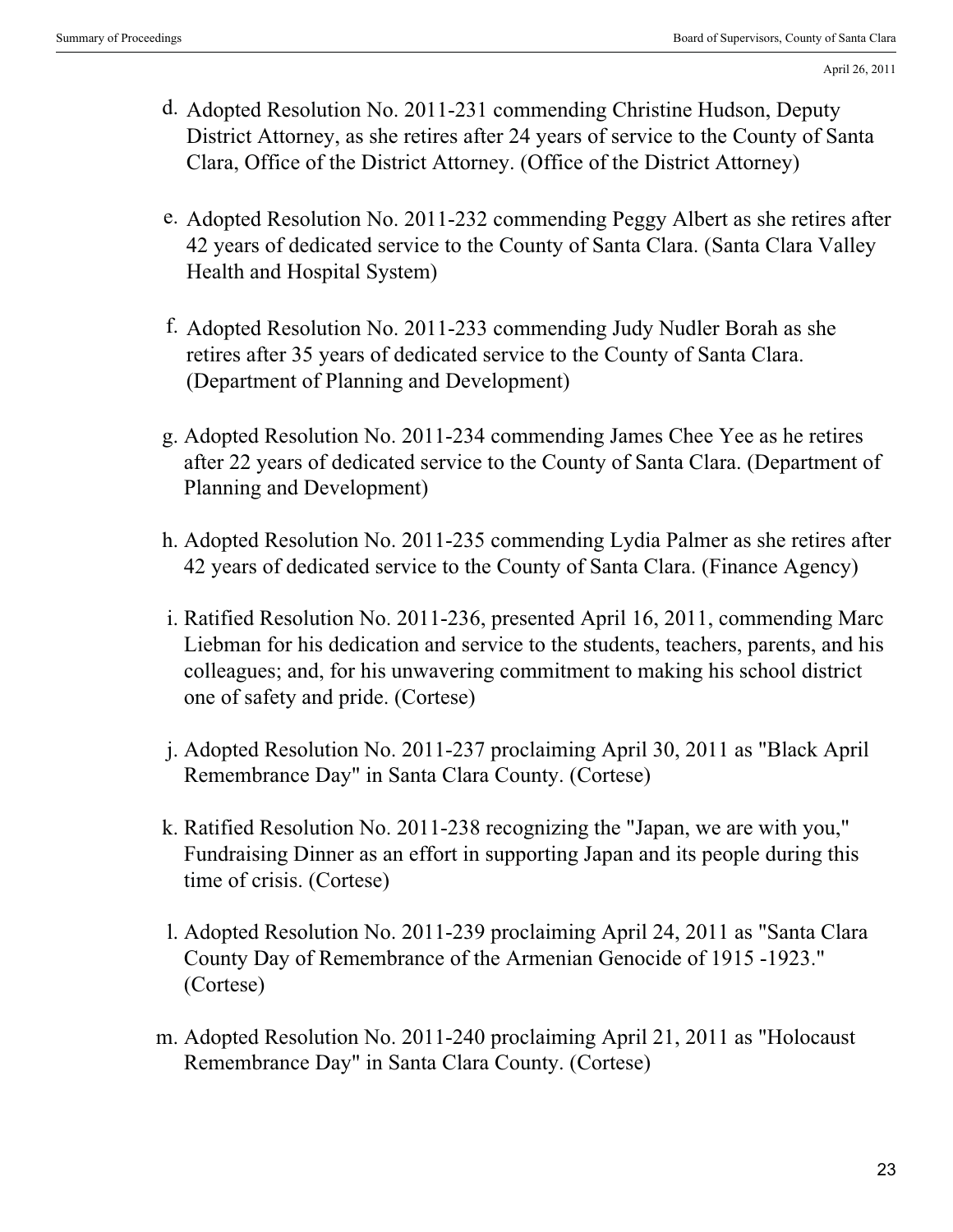- Adopted Resolution No. 2011-241 proclaiming April 28, 2011 as "Take Our n. Daughters and Sons to Work Day" in Santa Clara County, and encouraging County employees to participate with family and friends. (Cortese)
- o. Adopted Resolution No. 2011-242 proclaiming April 2011 as "DMV/Donate Life California Month" in Santa Clara County. (Cortese)
- p. Ratified Resolution No. 2011-243, presented April 23, 2011, recognizing Chieu Nhac Nho Ve Quoc Han 30/4/1975 as an effort to educate and remind the younger generations not to forget the tragedy, but to continue advocating for freedom, democracy, and human rights for Vietnam. (Cortese)
- Adopted Resolution No. 2011-244 commending Helen Farkas for her dedication q. and service in sharing her life story for others to learn, and to make sure that history will not repeat itself and tragedies like the Holocaust will not happen to anyone else in this County or anywhere in the United States of America. (Cortese)
- r. Adopted Resolution No. 2011-245 proclaiming May 1, 2011 as "Workers and Immigrant Rights Day" in Santa Clara County. (Cortese)
- s. Adopted Resolution No. 2011-246 commending "Canopy" for the role it has played in planting and protecting trees that are critical to a livable, sustainable urban environment, and for its work to educate, inspire, and engage residents, businesses, and government agencies to protect and enhance local urban forests for 15 years. (Kniss)
- t. Ratified Resolution No. 2011-247, presented April 16, 2011, commending the California Line Dance Association of America for its commitment to building a stronger and healthier community and lifestyle for the residents of Santa Clara County. (Cortese)
- u. Ratified Resolution No. 2011-248, presented April 19, 2011, commending David Figueroa Ortega, Consul General de Mexico for his dedication and commitment to the residents of Santa Clara County. (Shirakawa)
- v. Adopted Resolution No. 2011-249 proclaiming May 2011 as "Bike to Work Month." (Yeager)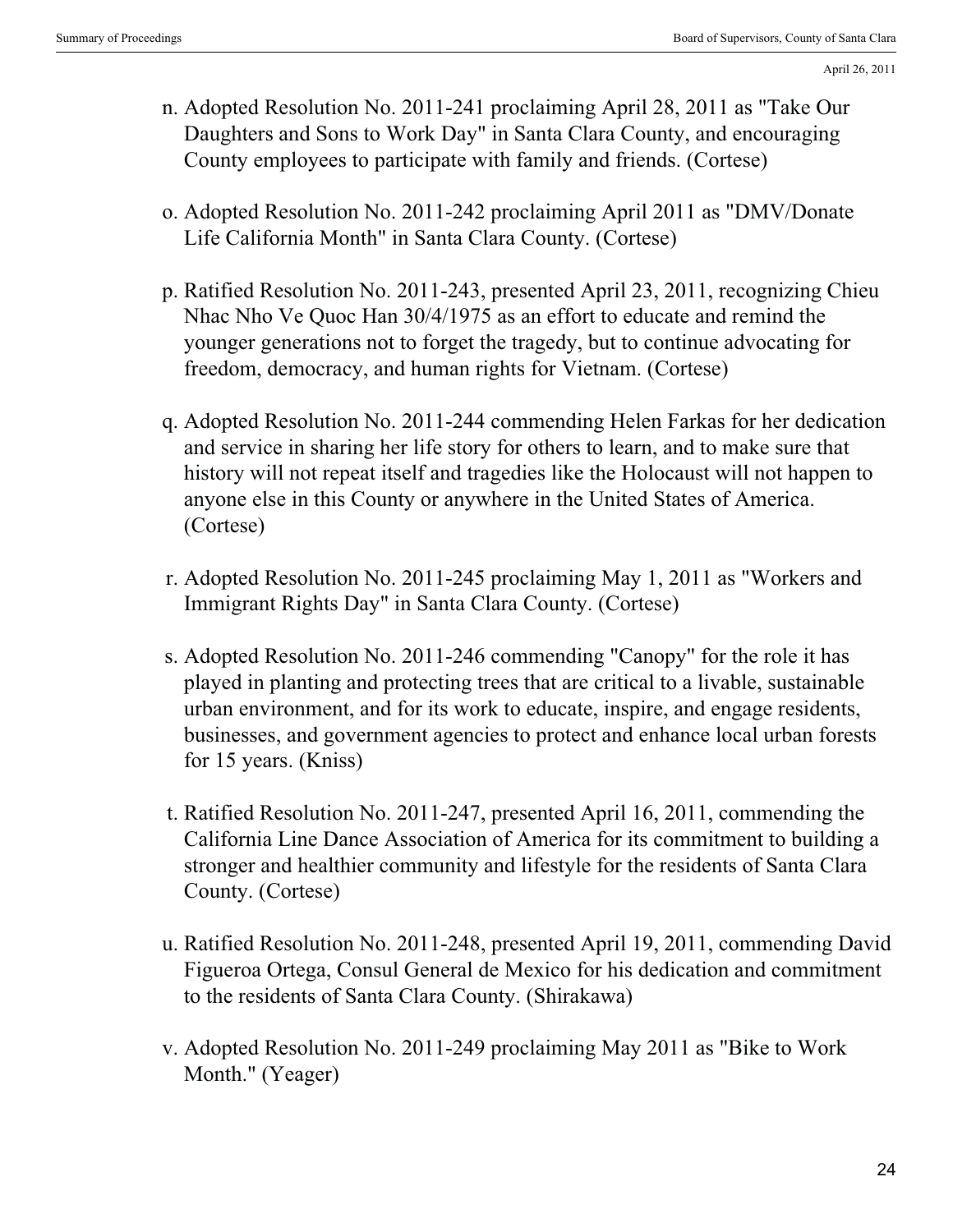Adopted Resolution No. 2011-250 commending American Medical Response for w. its work to organize the community to support Bryan Stow and his family in their time of need. (Yeager)

#### **Department of Planning and Development Services**

- \* 53. Approved Deferred Annexation Agreement for a 20-lot subdivision located at 507 Porter Lane, San Jose. Property owners Charles J. Viso and Cherry L. Viso, and Ponderosa Homes. (File No. 9160-48-74-05S-05G) (Supervisorial District 3)
- \* 54. Accepted transfer of \$118,172.77 in the Saratoga Housing Area Rehabilitation Program (SHARP) funds and \$26,000 in unused SHARP administrative funds, for a total of \$144,172.77 to the Unincorporated Area Housing Rehabilitation Program Fund.
- \* 55. Accepted two amended open space and conservation easement grants relating to the Cordevalle Cluster Subdivision and Golf Course located at 1 Cordevalle Club Drive, San Martin, and authorized the Board President to execute certificates of acceptance for the amended easements. Property owners Cordevalle L.P., a California Limited Partnership, and Lion's Gate Community Services District, a special district. (File No. 6362-67-28-96CS)
- \* 56. Approved Request for Appropriation Modification No.179 \$50,000 transferring funds from the Comprehensive Planning Fee fund to the Department of Planning and Development budget.

#### **Department of Agriculture and Environmental Management**

- \* 57. Considered recommendations relating to a gift/donation of \$10,000 from Peninsula Fix Our Ferals.
	- a. Accepted gift.
	- b. Authorized President to forward letter of appreciation to Peninsula Fix Our Ferals.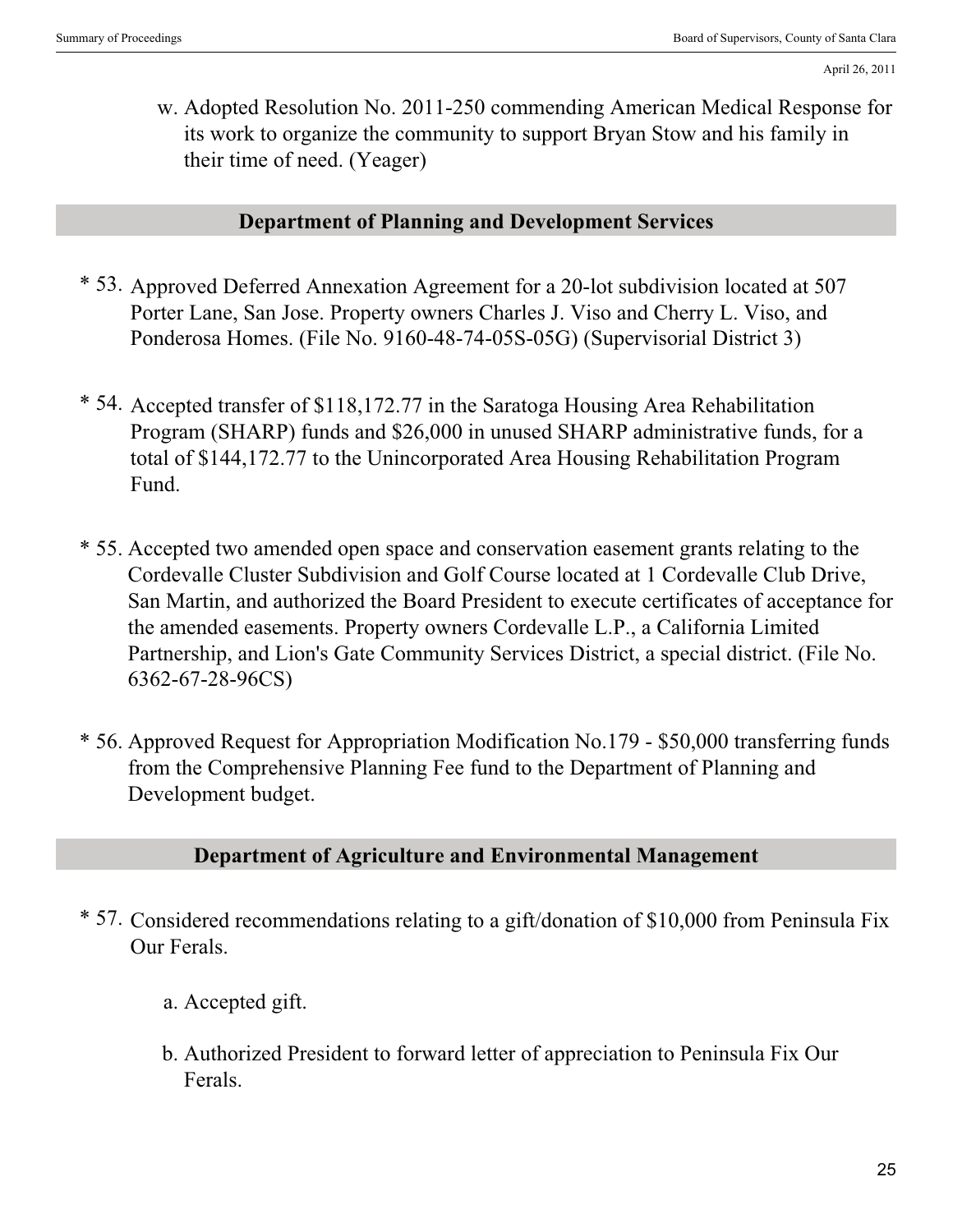- c. Approved Request for Appropriation Modification No. 171 \$10,000 transferring funds from Donation Trust Fund to the Department of Agriculture and Environmental Management, Animal Care and Control Division budget relating to the County Spay/Neuter Program and the Santa Clara County Animal Shelter.
- \* 58. Considered recommendations relating to reauthorization of the Countywide Assembly Bill (AB) 939 Implementation Fee.
	- Adopted Resolution No. 2011-251 approving the collection of a Countywide AB a. 939 Implementation Fee and approving delegation of authority to the Director, Department of Agriculture and Environmental Management, to negotiate, execute, amend, terminate, and take any and all necessary or advisable actions relating to the Agency Agreement for Countywide AB 939 Implementation Fee with each jurisdiction, following approval by County Counsel as to form and legality, and approval by the Office of the County Executive. Delegation of authority shall expire on June 30, 2012.
	- b. Approved delegation of authority to the Director, Department of Agriculture and Environmental Management, to negotiate, execute, amend, terminate, and take any and all necessary or advisable actions relating to the Agreement for Countywide Household Hazardous Waste Collection Program, following approval by County Counsel as to form and legality, and approval by the Office of the County Executive. Delegation of authority shall expire on June 30, 2012.

# **Roads & Airports**

- 59. Removed from the Consent Calendar at request of Supervisor Shirakawa and **held to May 10, 2011**: Consider recommendations relating to Federal Aviation Administration (FAA) Airport Improvement Program (AIP) grants for Palo Alto Airport, Reid-Hillview Airport and South County Airport.
	- Authorize the Director, Roads and Airports Department, to submit Grant a. Application to the FAA, through the City of Palo Alto, relating to AIP grant funding for Palo Alto Airport Pavement Maintenance, in an amount not to exceed \$350,000 for Fiscal Year (FY) 2012.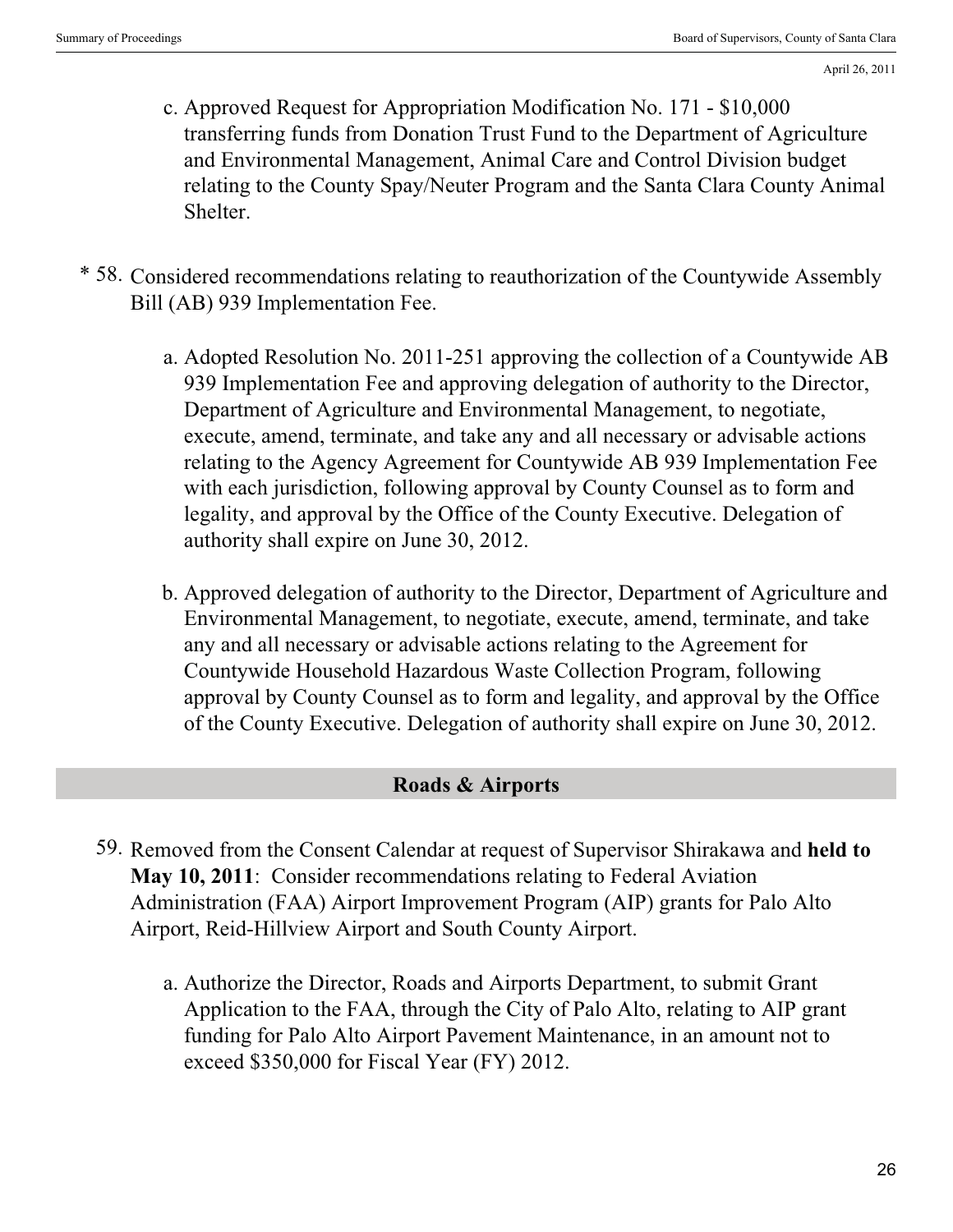- Authorize the Director, Roads and Airports Department to submit Grant b. Application to FAA relating to AIP grant funding for Reid-Hillview Airport Pavement Maintenance, in an amount not to exceed \$450,000 for FY 2012.
- c. Authorize the Director, Roads and Airports Department, to submit Grant Application to FAA relating to AIP grant funding for South County Airport Pavement Maintenance, in an amount not to exceed \$400,000 for FY 2012.
- d. Authorize the Director, Roads and Airports Department, to submit Grant Applications to the California Department of Transportation (Caltrans) for State matching funds upon receiving FAA AIP grant offers for any of the above applications, following approval by County Counsel as to form and legality, and approval by the Office of the County Executive. Delegation of authority shall expire on June 30, 2012.
- e. Authorize the President to accepted grant offers from the FAA and Caltrans.

**Referred to Administration for report to the Board on May 10, 2011 at the request of Supervisor Kniss:** Request for a status update regarding negotiations relating to the Palo Alto Airport.

- \* 60. Adopted Resolution No. 2011-252 approving the Roads and Airports Department Schedule of Administrative Fines to implement Division A37 of the Santa Clara County Ordinance Code relating to administrative fines/penalties; procedure, review, and appeal.
- \* 61. Considered recommendations relating to Agreement with City of Santa Clara for San Tomas Expressway Widening and Pedestrian/Bicycle Trail.
	- a. Approved Agreement with City of Santa Clara relating to funding for design of San Tomas Expressway Widening and Pedestrian/Bicycle Trail, in the amount of \$1,217,080 for period April 26, 2011 through December 31, 2017.
	- Approved delegation of authority to the Director, Roads and Airports b. Department, to amend, terminate, and take any and all necessary or advisable actions relating to Agreement, following approval by County Counsel as to form and legality and approval by the Office of the County Executive. Delegation of authority shall expire on December 31, 2017.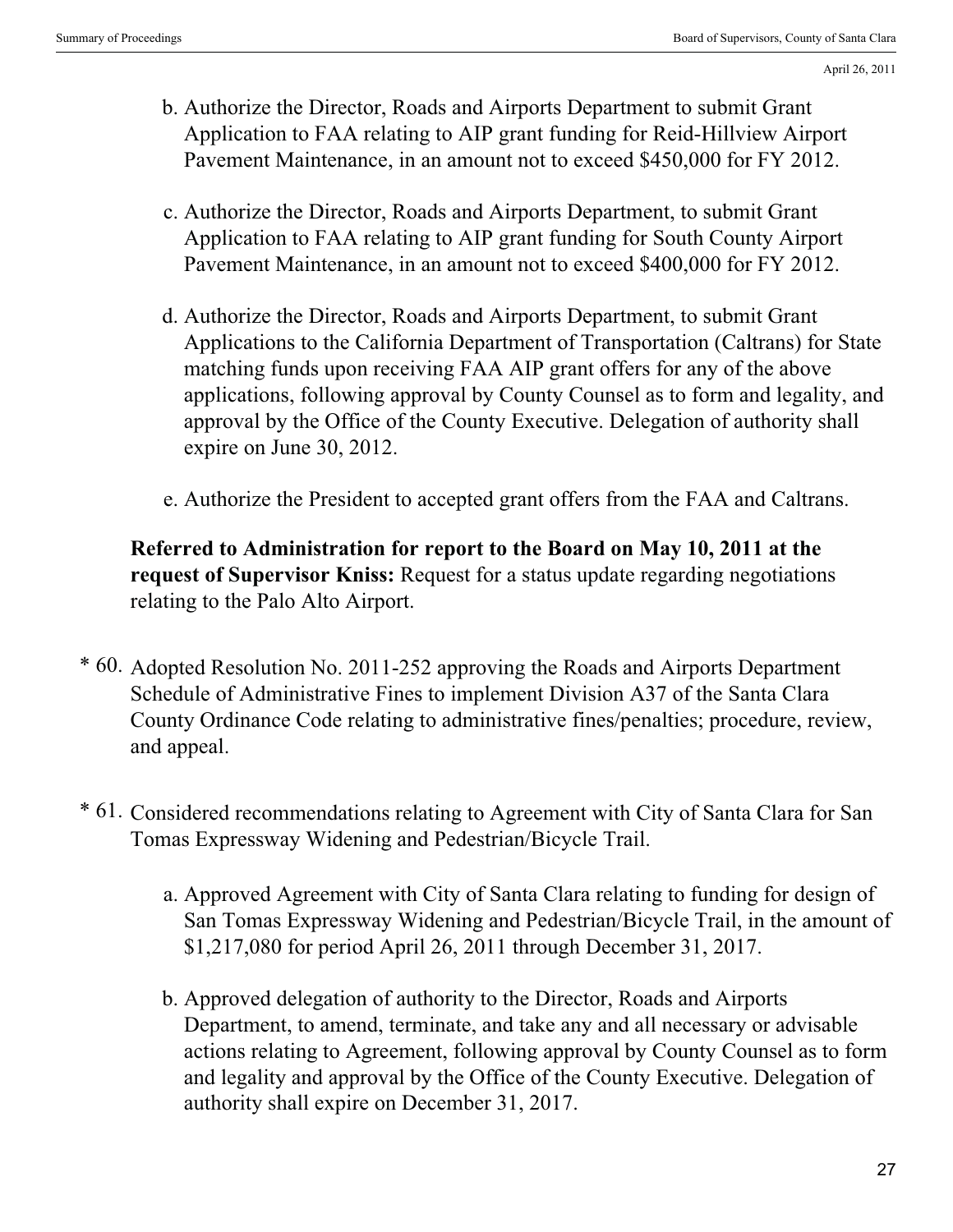- c. Approved Request for Appropriation Modification No.166 \$1,217,080 increasing revenue and expenditures in the Roads and Airports Department budget.
- \* 62. Approved the Project, adopted plans and specifications, and authorized advertisement of Contract Documents for the 2011 Microsurfacing of County Roads at Various Locations Project, and directed the Clerk of the Board to open bids on Thursday, May 26, 2011, at 2:00 p.m., in the Office of the Clerk of the Board of Supervisors.

#### **Facilities and Fleet**

- \* 63. Considered recommendations relating to the Elmwood Sally Port/Gate House and Perimeter Fence Access Road Improvements Project (Project No. 263-CP08014).
	- Approved Request for Appropriation Modification No. 176 \$150,000 a. transferring funds within the Facilities and Fleet budget.
	- Authorized an increase in the Supplemental Work Allowance (SWA) for the b. Elmwood Sally Port and Perimeter Access Road Project (Project No. 263-CP08014) for BCI Builders, Inc, Contract No. 10-17, in the amount of \$280,000 for a new total SWA of \$545,100 and a new contract encumbrance of \$3,196,100.

#### **Central Fire Protection District**

\* 64. Approved Request for Appropriation Modification No. 178 - \$161,000 transferring funds within the Santa Clara County Central Fire Protection District budget.

# **South Santa Clara County Fire District**

\* 65. Considered recommendations relating to the Cooperative Fire Protection Services Agreement for Local Agencies between South Santa Clara County Fire District (SSCCFD) and the California Department of Fire Protection and Forestry (CAL FIRE).